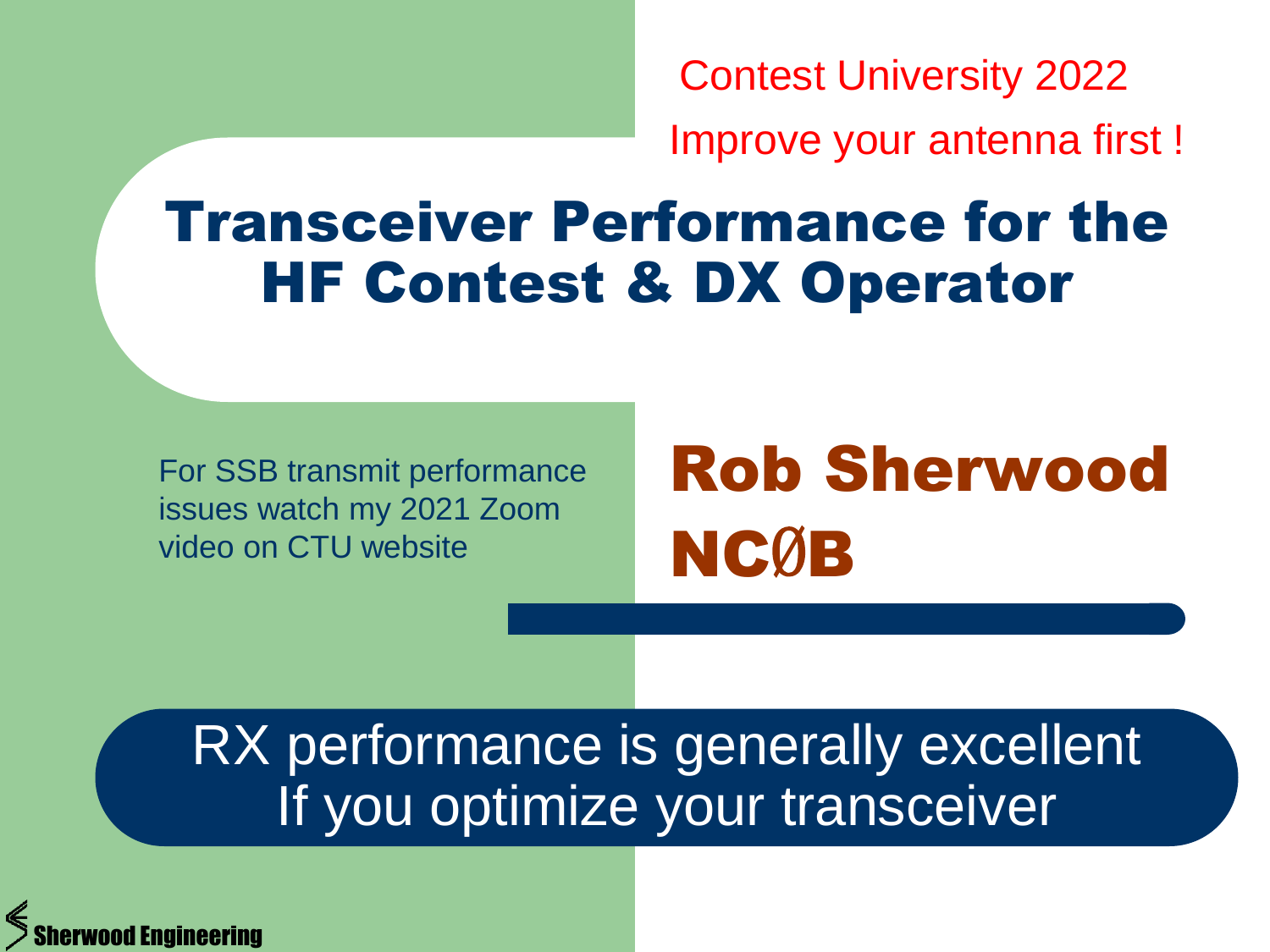#### **Two Goals Today at CTU**

- How to optimize operation of your current rig.
- Net Receiver Gain settings very important !
- When to use a preamp and when to use an attenuator
- Data on new rigs in the last 19 months
- Lab measurements are a starting point.
- On-air contest evaluation is also very necessary.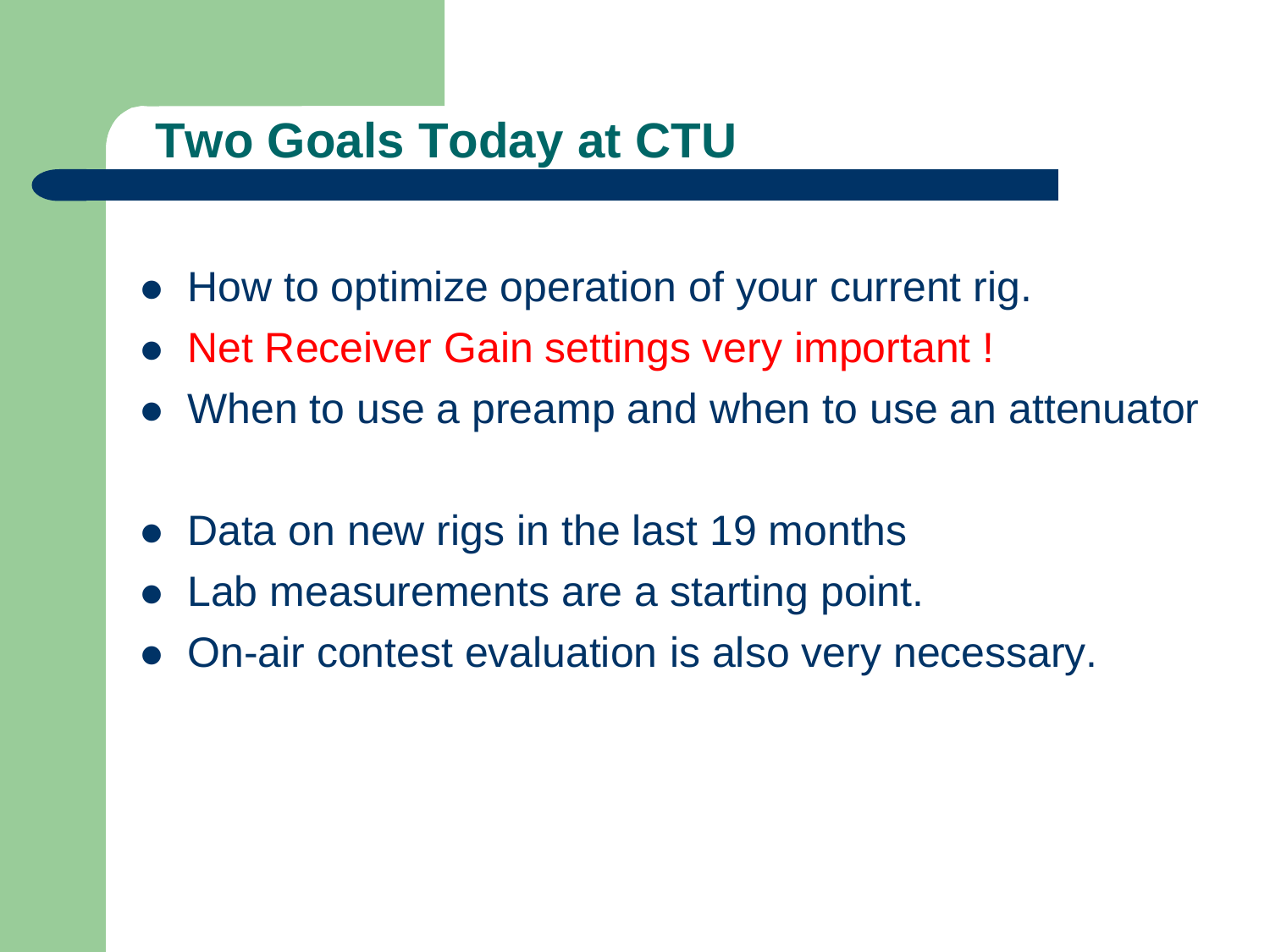Noise Floor defined QST and *hr magazine* in 1975

#### **Sensitivity & Noise floor are a non-issue**

- Sensitivity and noise floor consistent over 60 years.
- R-390A from 1954 is 0.2 microvolts & -137 dBm
- Drake R-4C sensitivity 0.2 microvolts & -138 dBm
- K3S with preamp #1 is 0.2 microvolts & -138 dBm
- NOTE: More recently a wide variation in gain structure for direct sampling transceivers.
- https://foxmikehotel.com/sortable-sherwood-test-table/
- (by Frank K4FMH)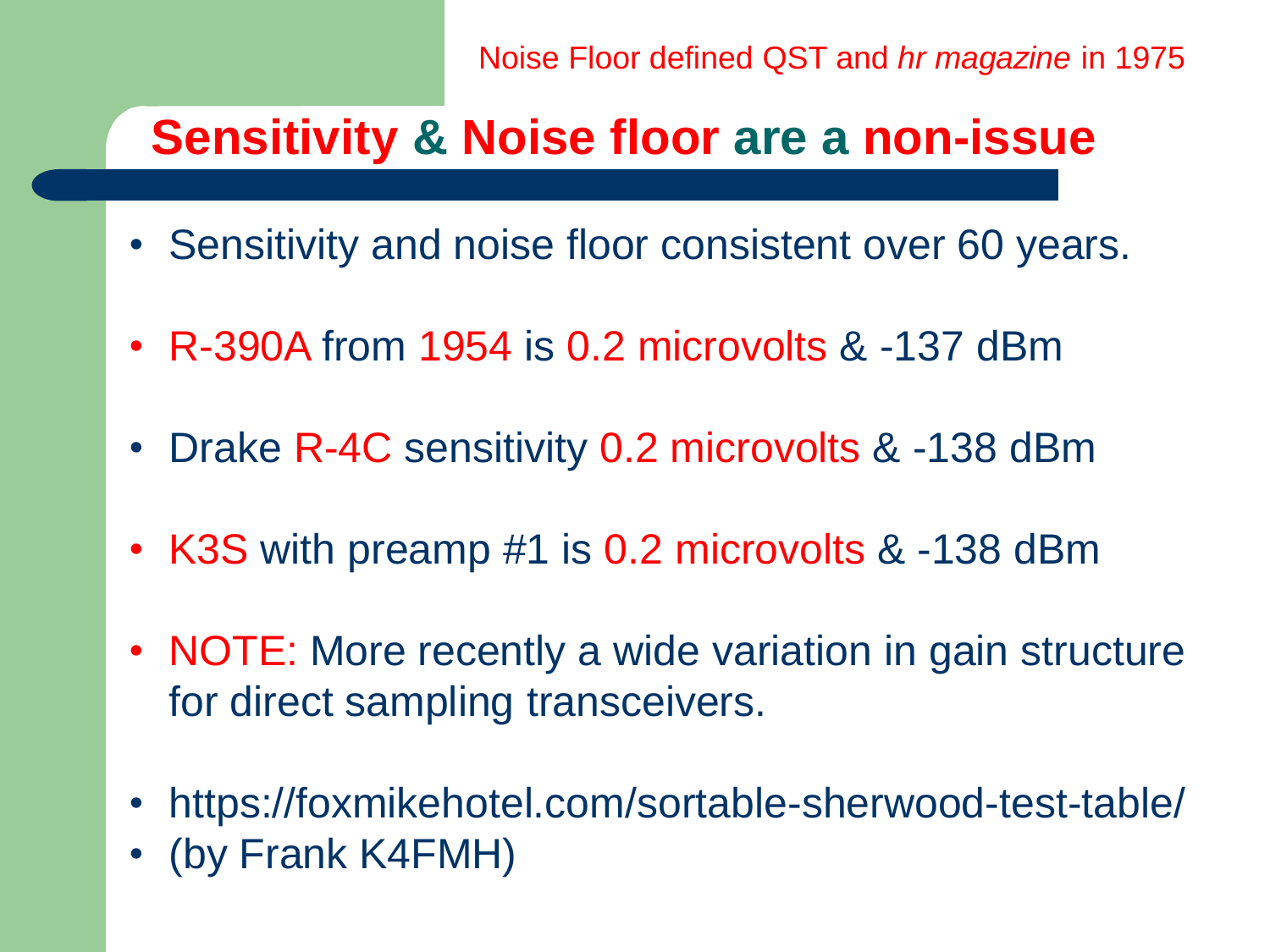Direct Sampling Radio Examples

# **You need to know your radio**

| Model            | Noise floor no preamp | <b>Dynamic Range</b> |
|------------------|-----------------------|----------------------|
| Elecraft K4      | $-121$ dBm            | $101$ dB             |
| <b>Flex 6600</b> | $-111$ dBm            | 99 dB                |
| <b>Icom 7610</b> | $-132$ dBm            | 98 dB                |

Gain structures are completely different, no preamp no attenuation.

With the Flex you likely need preamp gain 20m and up. With the Icom you likely need attenuation on 40m and down. The Elecraft K4 is in the middle.

None of the designs are right or wrong, but they are very different.

You need to know your band noise vs. receiver noise floor.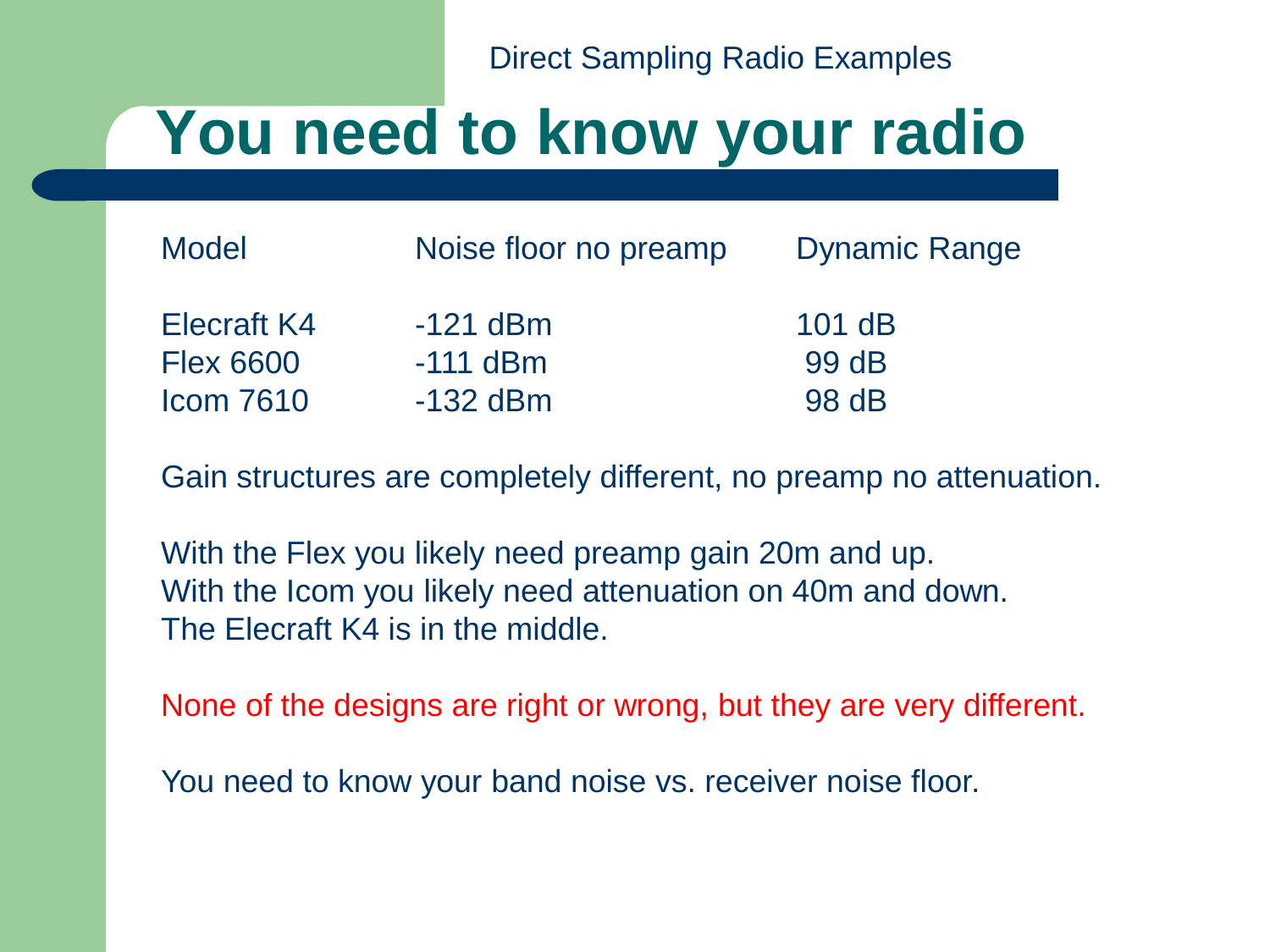Residential Urban Noise is worse than in this graph

#### Band Noise vs. Frequency from ARRL Handbook



Fig 1 -Typical noise levels versus frequency for various environments. (Manmade noise in a 500-Hz bandwidth, from Rec. ITU-R P.372.7, Radio Noise)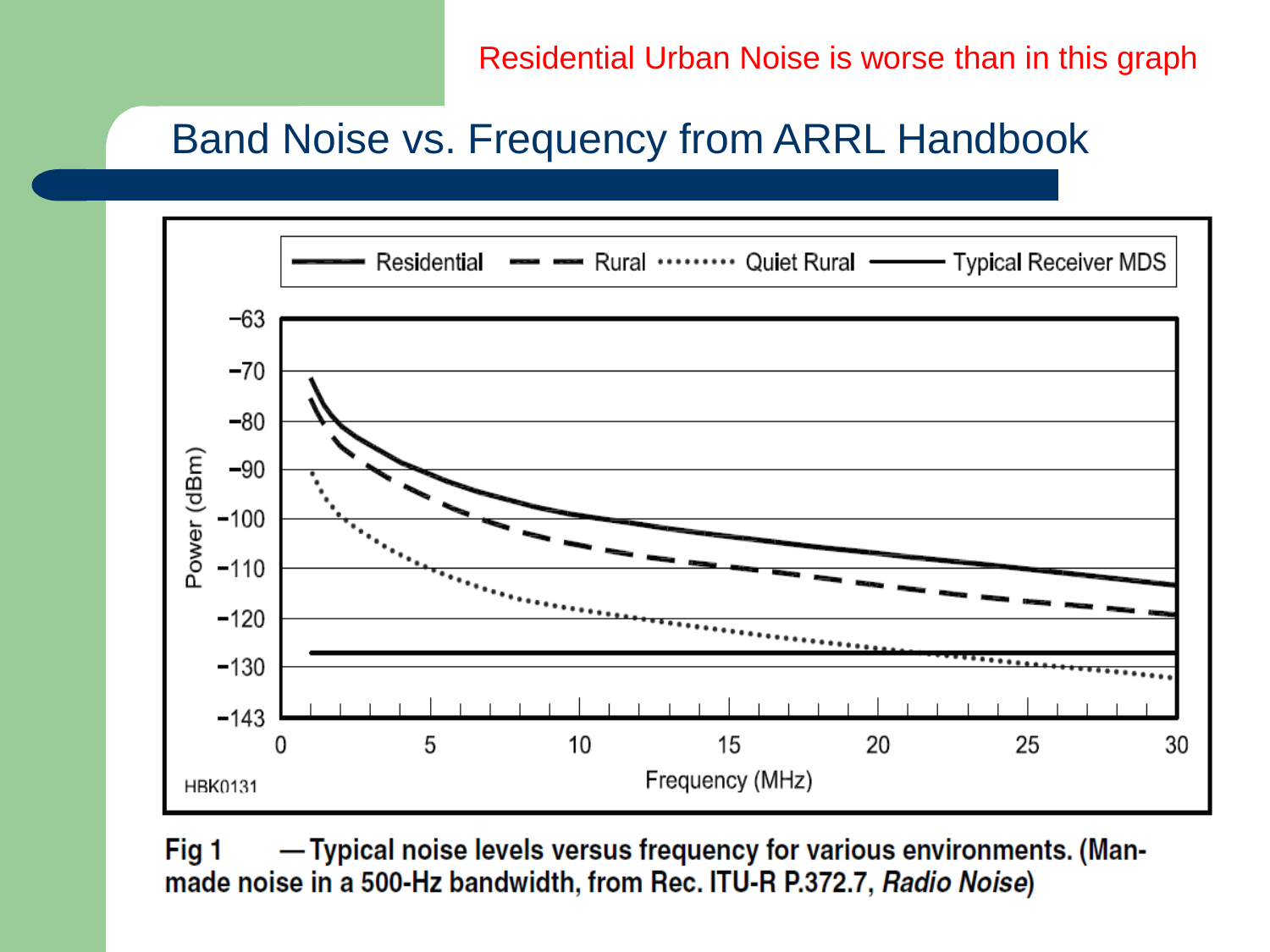Data is with an omnidirectional antenna

## **How does band noise vary by band?**

If we take the ITU rural data as a starting point, what is typical?

160 meters: -87 dBm \* 80 meters: -93 dBm \* 40 meters: -101 dBm \* 20 meters: -109 dBm # 15 meters: -114 dBm # 10 meters: -119 dBm #

- 
- 
- 
- 
- 

That's a 30+ dB difference in band noise  $*$  = nighttime  $#$  = daytime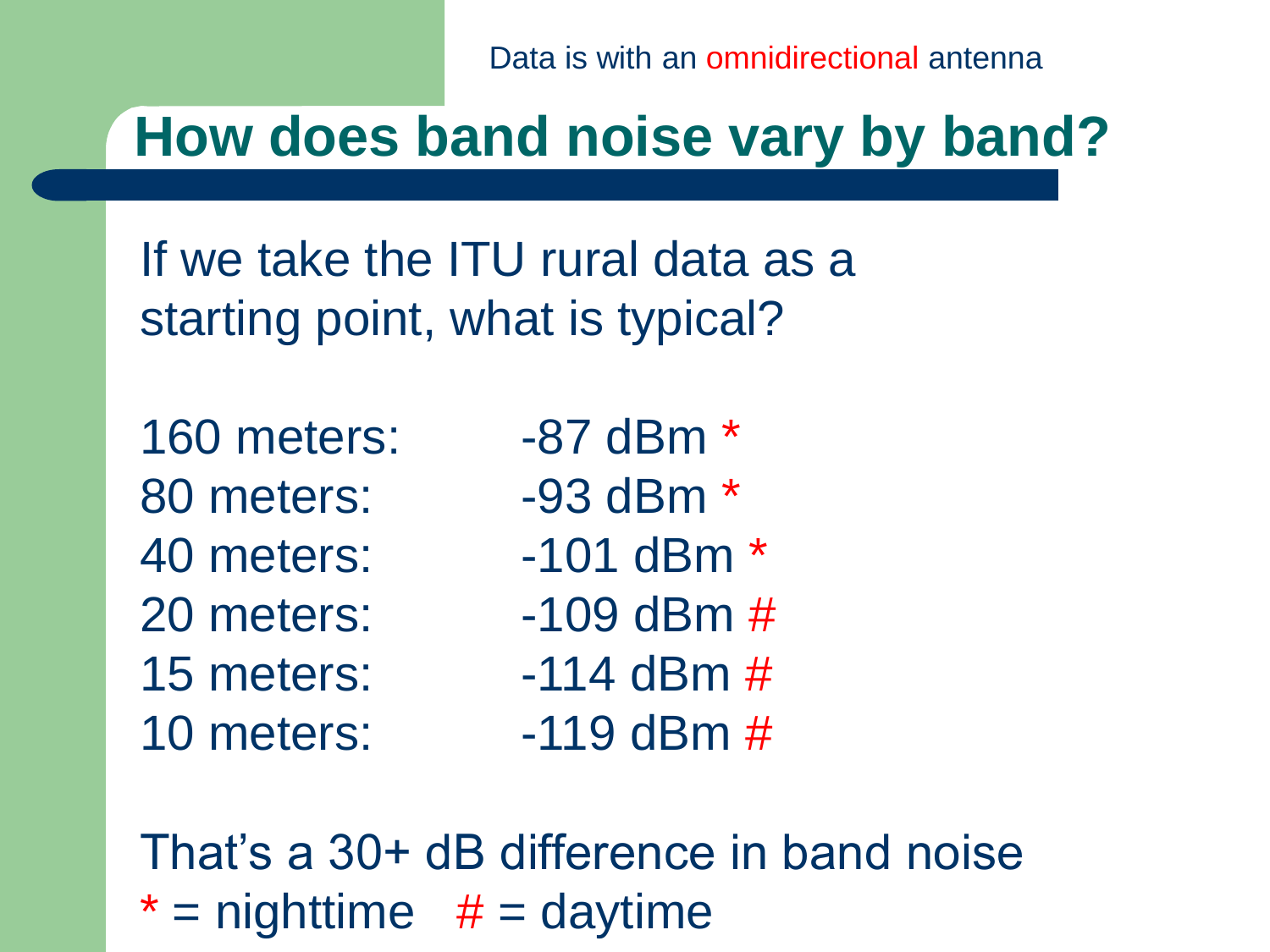Didn't I say your antenna is important?

# **Antennas to measure band noise**

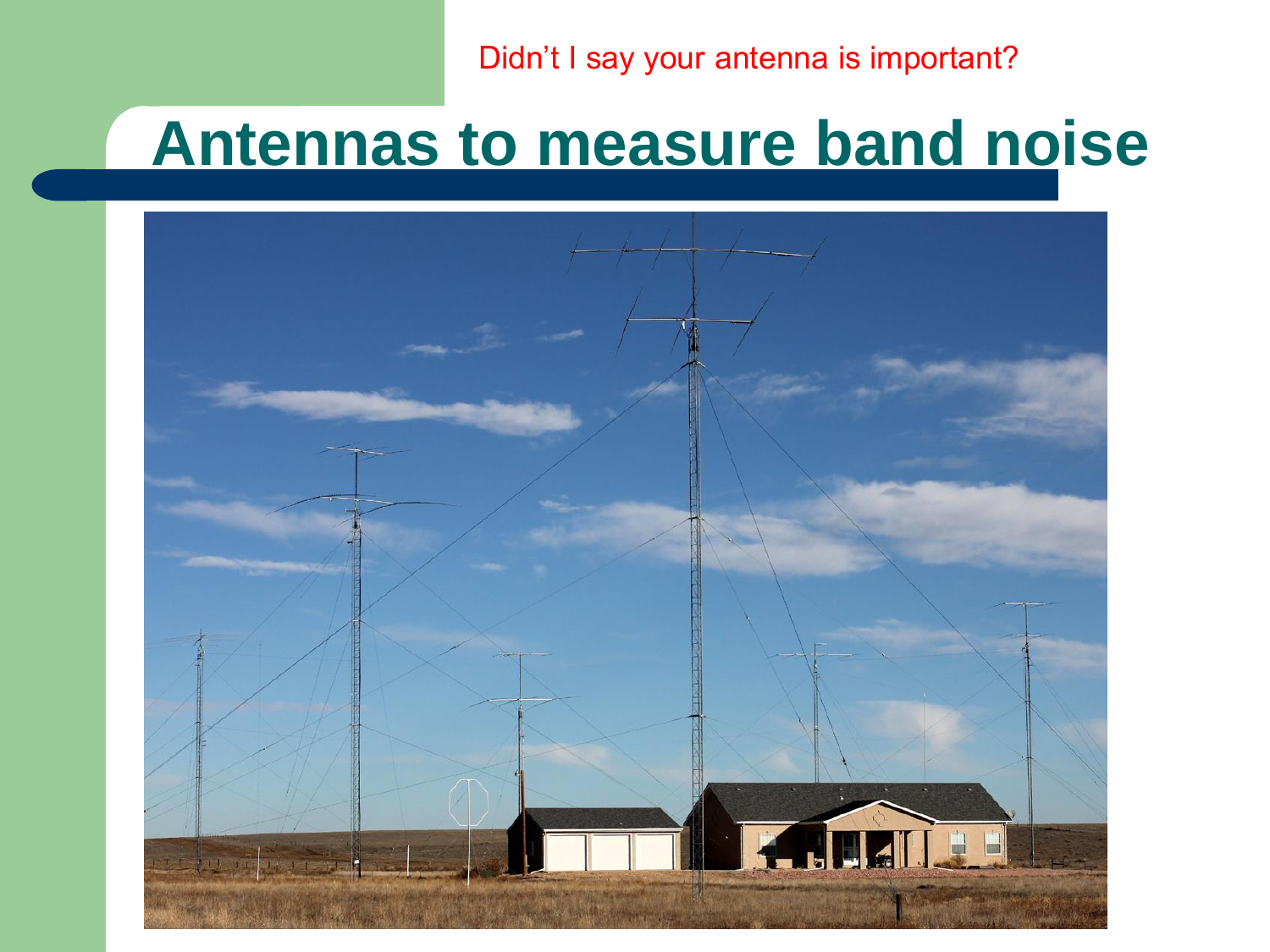### **Measured band noise at NC0B**

0 degrees:  $-114$  dBm  $-124$  dBm  $-129$  dBm 30 degrees: -113 dBm -124 dBm -123 dBm 60 degrees: -110 dBm -118 dBm -120 dBm 90 degrees: -108 dBm -114 dBm -120 dBm 120 degrees: -107 dBm -113 dBm -122 dBm 150 degrees: -107 dBm -114 dBm -122 dBm 180 degrees: -108 dBm -114 dBm -121 dBm 225 degrees: -109 dBm -120 dBm -130 dBm 270 degrees: -109 dBm -120 dBm -130 dBm 315 degrees: -111 dBm -122 dBm -130 dBm

| -114 dBM   |
|------------|
| -113 dBm   |
| -110 dBm   |
| $-108$ dBm |
| $-107$ dBm |
| -107 dBm   |
| $-108$ dBm |
| -109 dBm   |
| -109 dBm   |
| -111 dBm   |
|            |
|            |

| <b>ITU rural value: -109 dBm</b> |         |
|----------------------------------|---------|
| Antenna                          | 204BA   |
| <b>Height</b>                    | 70 feet |

| -124 dBm   |
|------------|
| -124 dBm   |
| -118 dBm   |
| $-114$ dBm |
| $-113$ dBm |
| $-114$ dBm |
| $-114$ dBm |
| $-120$ dBm |
| -120 dBm   |
| -122 dBm   |
|            |
| -114 dBm   |

20 meters 15 meters 10 meters

 $-119$  dBm 155CA 105CA 70 feet 65 feet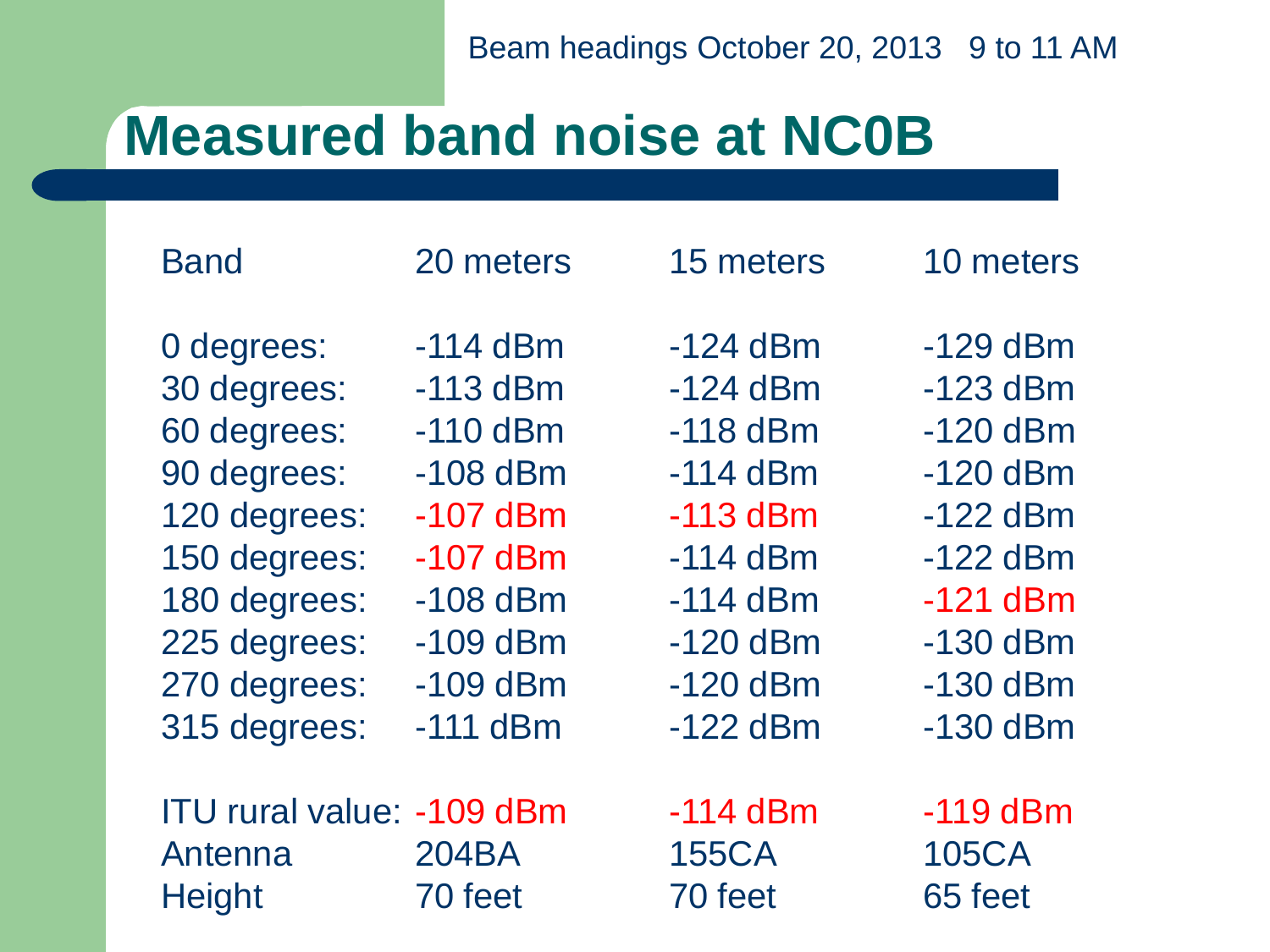**My assumption of a typical gain setting mistake**

If in doubt turn the preamp ON ? No No No

If an attenuator is ON, you can't copy! No No No

AGC threshold should be above band noise.

You need to understand antenna noise gain.

RX noise floor should be 10 dB lower than band noise.

Examples to follow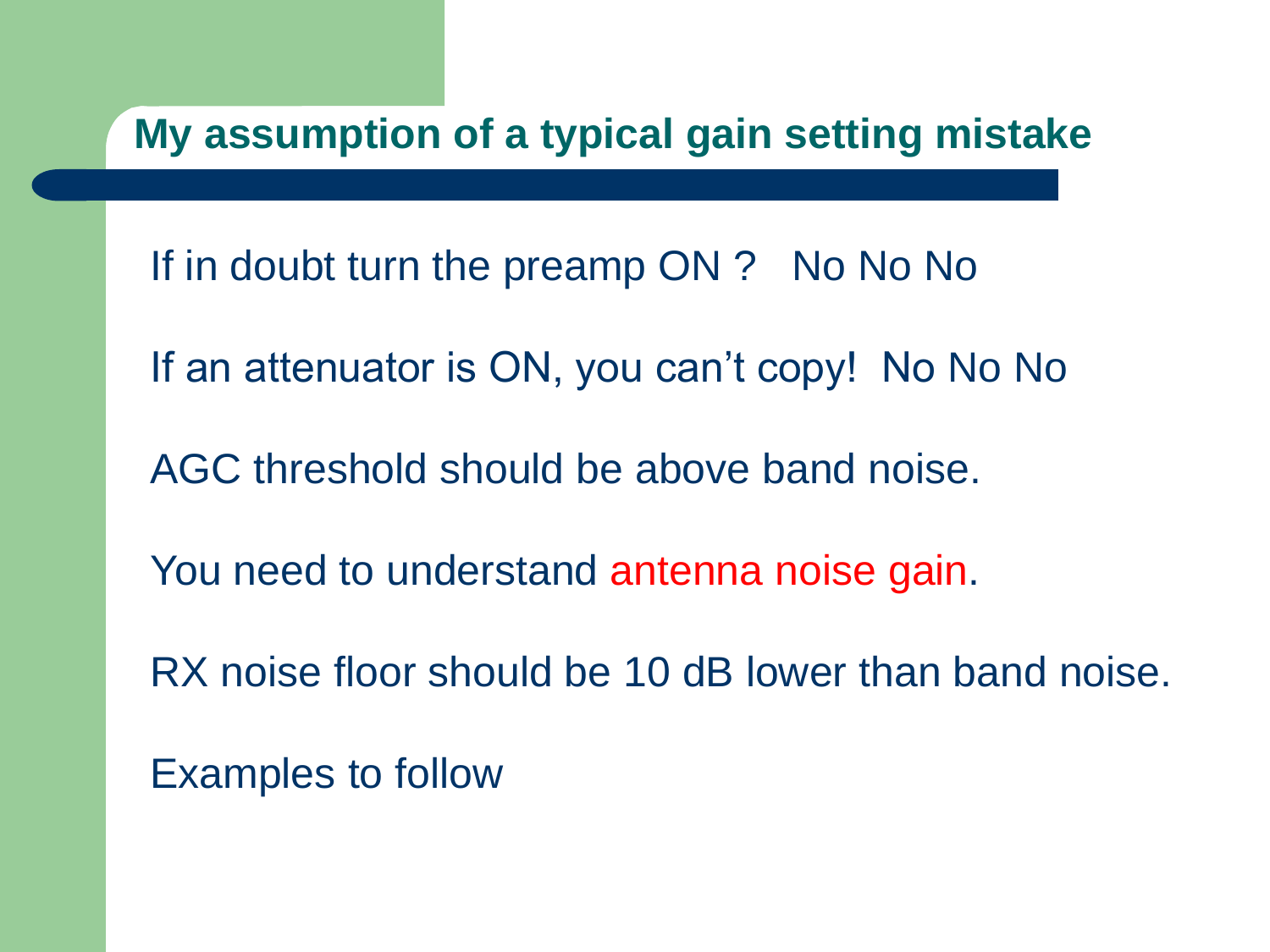You can measure this by ear

### **15, 10 & 6 meter antenna noise gain**

#### Rig = Icom IC-756 Pro III

6 meter antenna = Ariane  $C5-50$  @ 50 feet 10 meter antenna = Hy-gain 105CA  $@$  65 feet 15 meter antenna = Hy-gain 155CA  $@$  70 feet Preamp 15m 10m 6m None 4 dB 3 dB\* 1 dB Preamp 1 11.5 dB 9.5 dB 4.5 dB Preamp 2 13.0 dB 11.0 dB 9.5 dB

 $@$  3 dB, receiver noise = band noise = not OK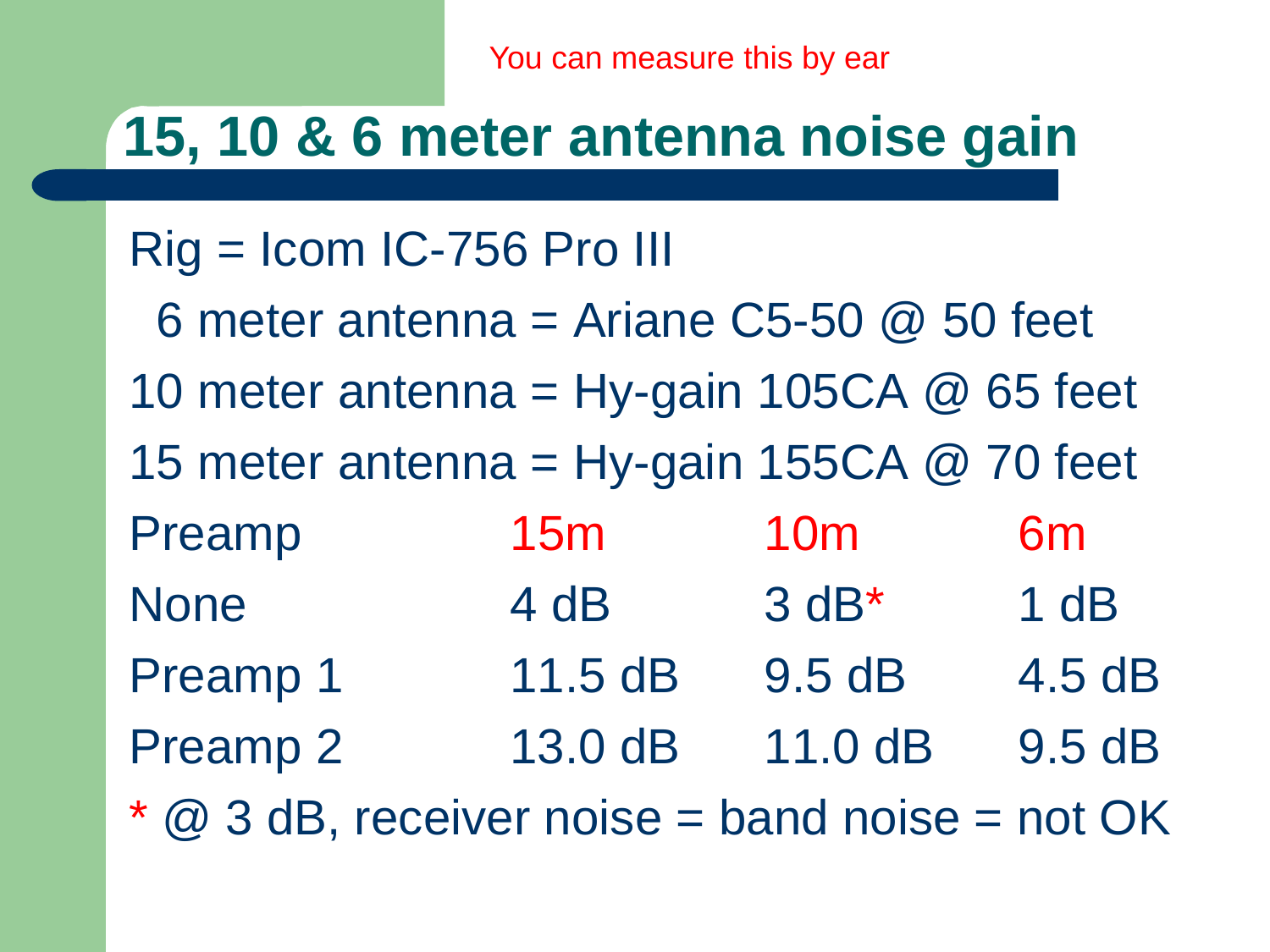### **A Typical receiver noise floor value**

- Rig Preamp OFF Preamp ON
- TS-990 -127 dBm -138 dBm
- ITU nighttime band noise on 40 meters is around -100 dBm! 17 dB of gain to burn.
- On the low HF bands most receivers are way too sensitive at night.
- 40, 80 & 160m: 12 to 18 dB attenuator OK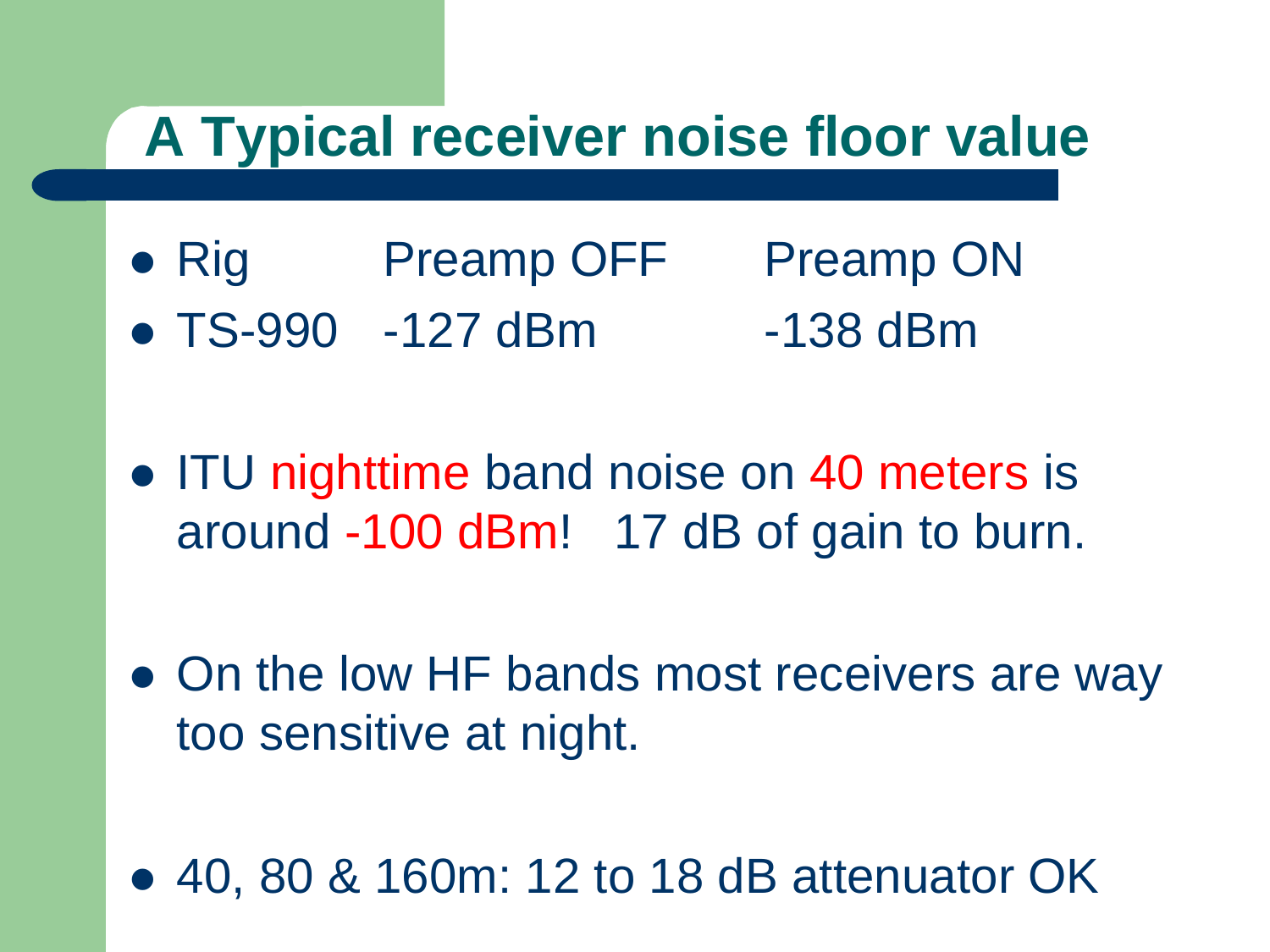Reducing Operator Fatigue

#### **Optimize your AGC threshold**

Set the AGC threshold about 6 dB above band noise.

Use attenuator, RF gain control or AGC threshold adjustment, if available.

(AGC-T 50 to 60 for Flex, Horizontal Line Apache)

You don't want the AGC to bring up band noise to equal the weakest signal.

Trade-off? Yes, occasionally you will have to advance the AF gain a small percentage of the time.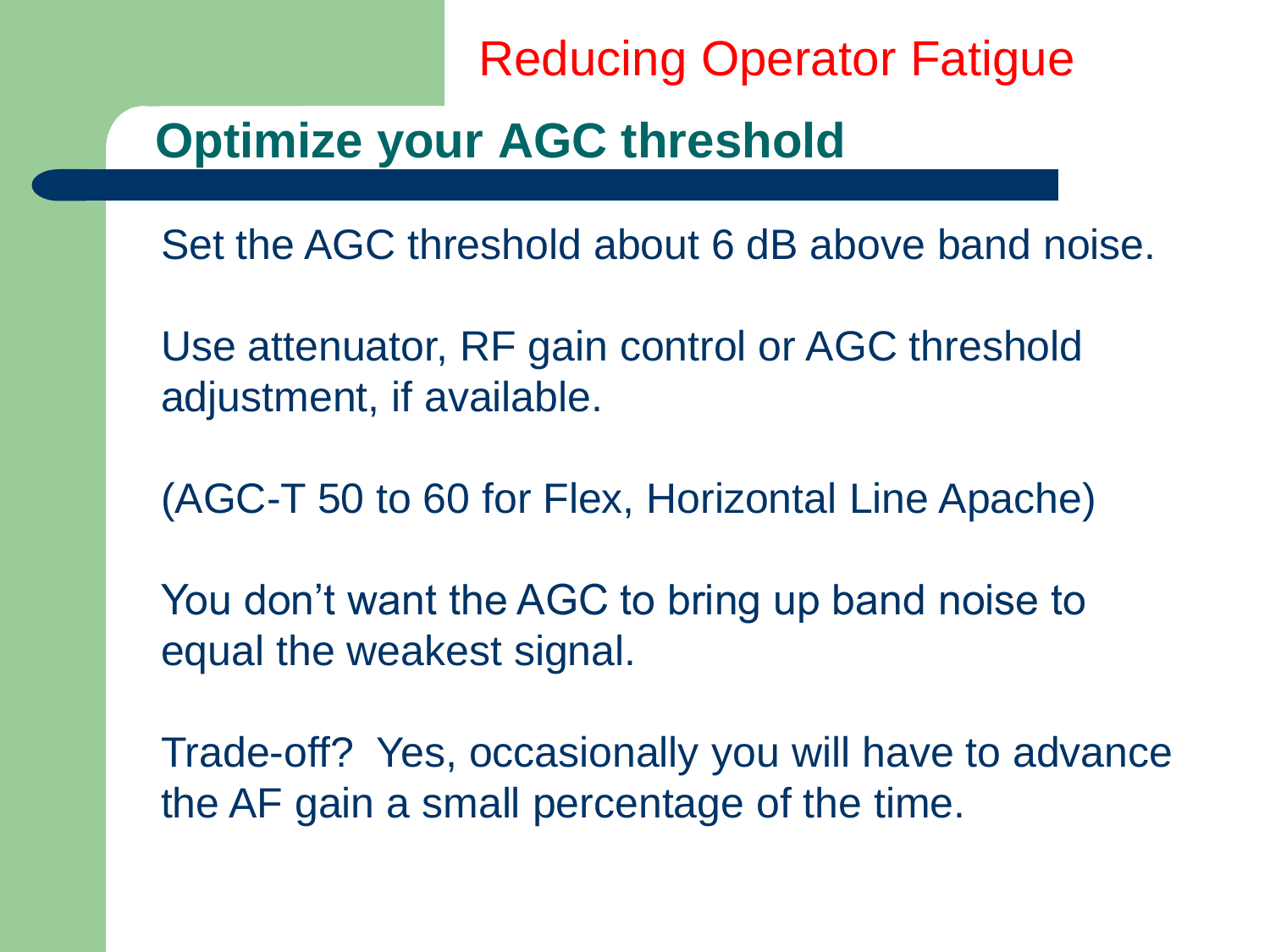# **Preamp on 160 or 80 meters OK?**

- Many rigs today have an RX input for a receive only antenna.
- A Beverage or a small loop would usually have a head amp, at least for impedance matching. (Maybe just a transformer)
- A preamp for a receive-only antenna may well be appropriate on the low bands.
- Use common sense for special cases.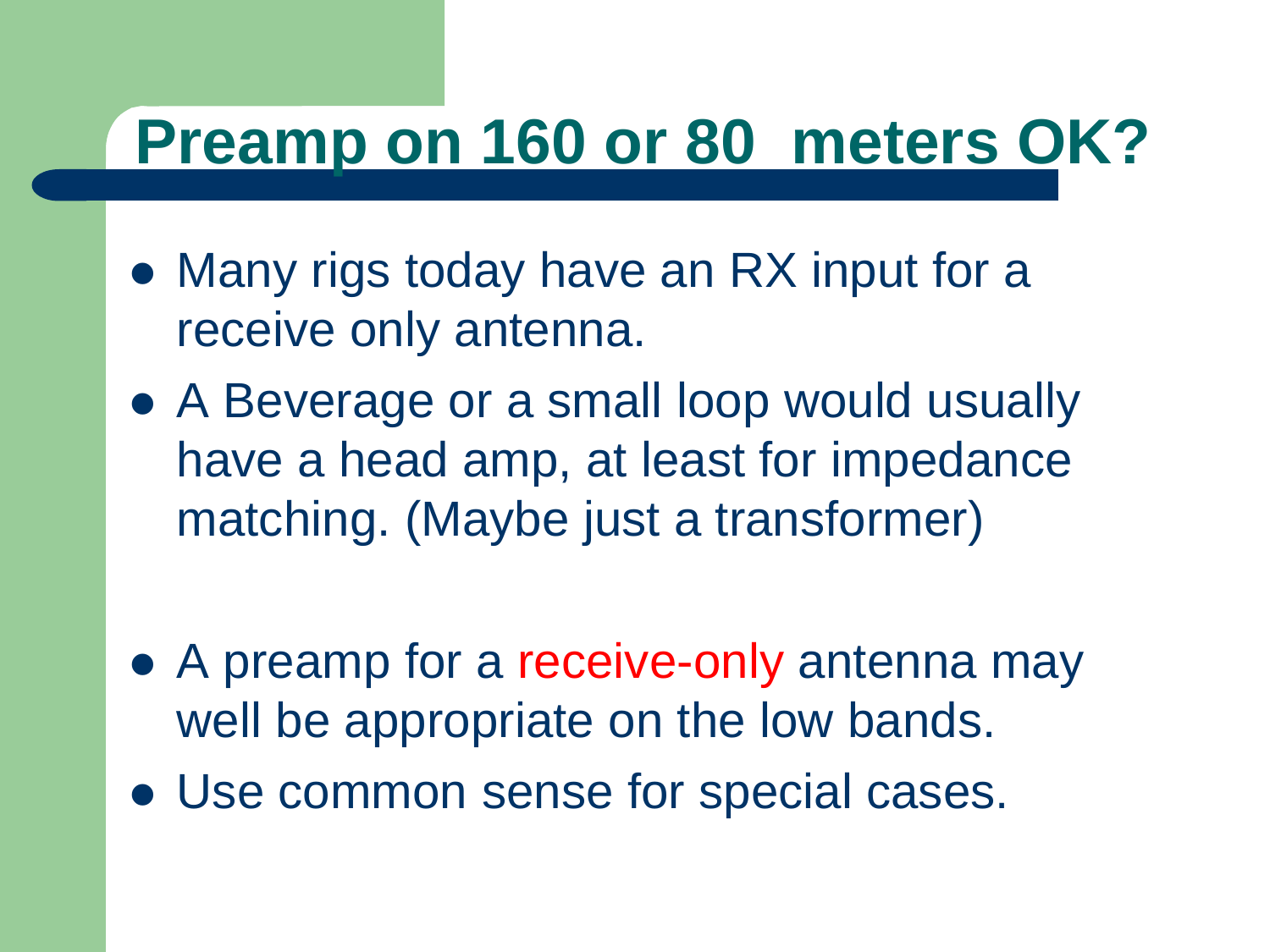### **Quickly lets define Dynamic Range**

- We saw that sensitivity isn't an issue.
- Dynamic range is important and we have many choices today from which to choose.
- > 95 dB radios available from all major OEMs.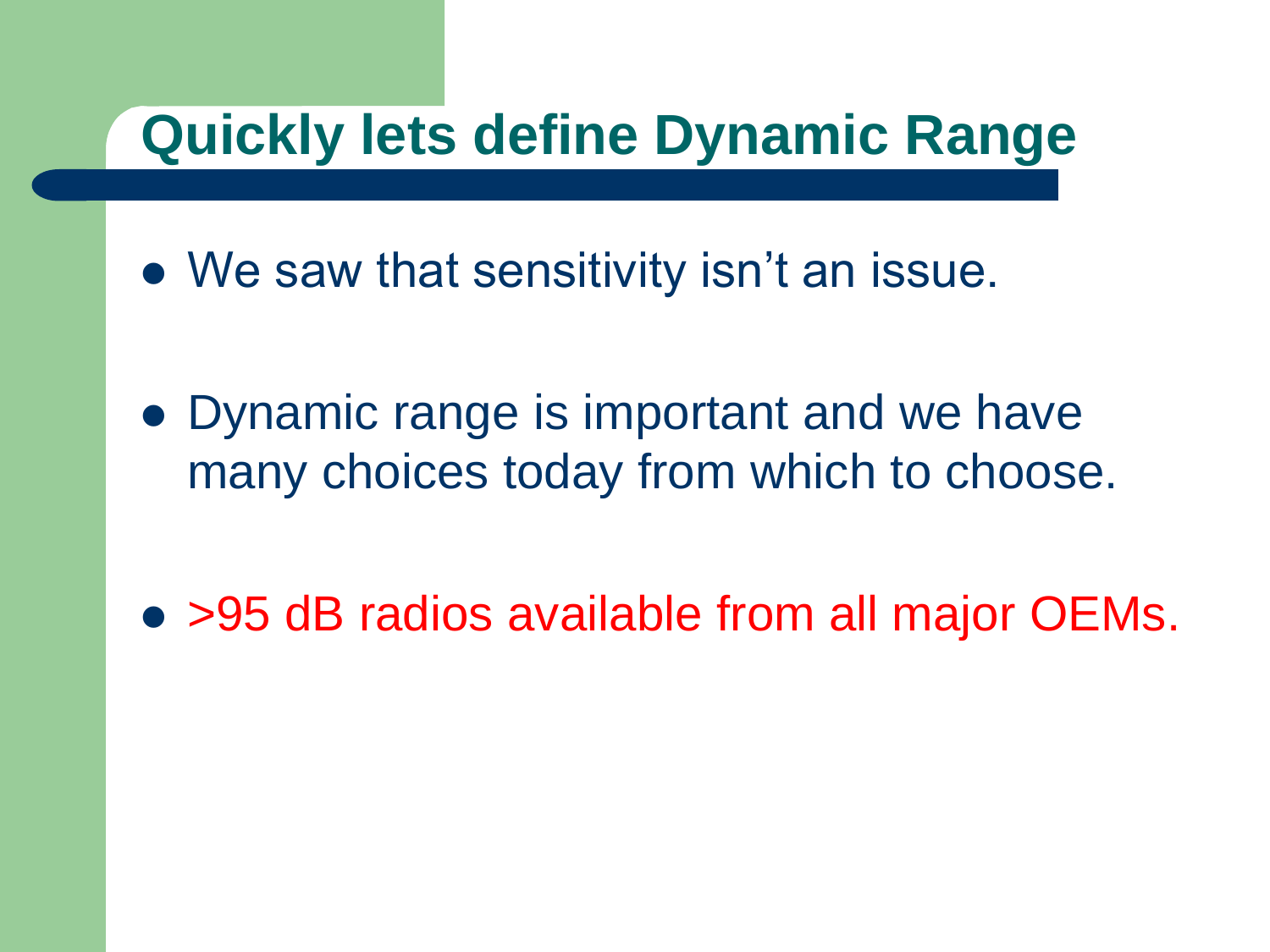\* RMDR defined in 2012 Defined in QST and *hr magazine* in 1975

# **What does dynamic range mean?**

- When internally generated 3<sup>rd</sup> order distortion equals the noise floor of the receiver.
- Can be called "Spurious-free Dynamic Range".
- Note: For years RMDR<sup>\*</sup> was the practical limit.
- (Reciprocal Mixing Dynamic Range)
- FTdx-3000 ARRL DR3 vs RMDR example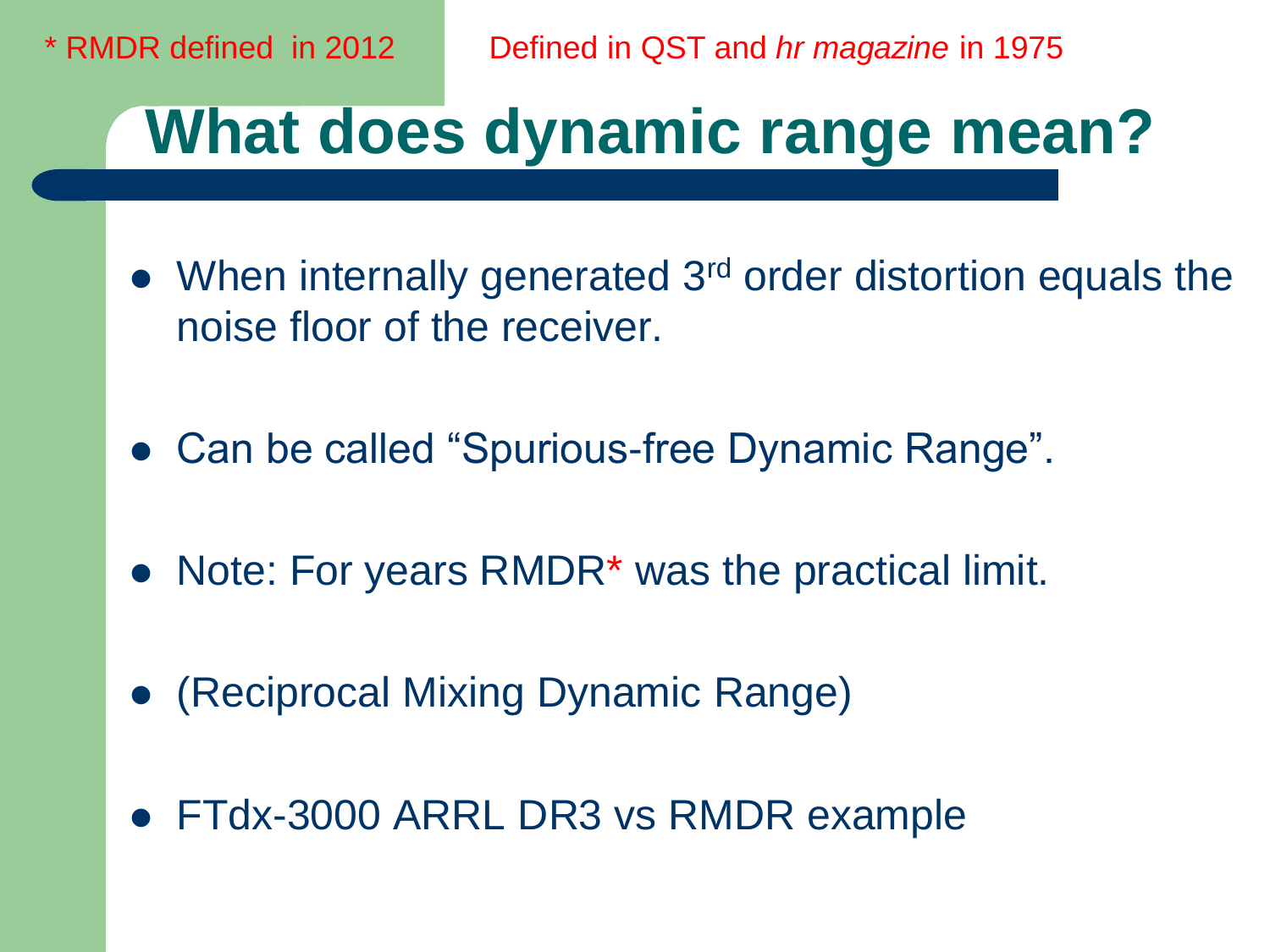20 kHz vs. 2 kHz DR3 values

## **Dynamic Range with 2 kHz tests**

- Wide roofing filter DR3 70 dB is typical
- Narrow roofing filter (K3S, 890S, 101D) DR3 is typically 105 to 110 dB
- Direct sampling (Apache, K4, Flex, Icom) no roofing filters, no difference 20 kHz vs 2 kHz
- Direct sampling 100 dB +/- 3 dB any spacing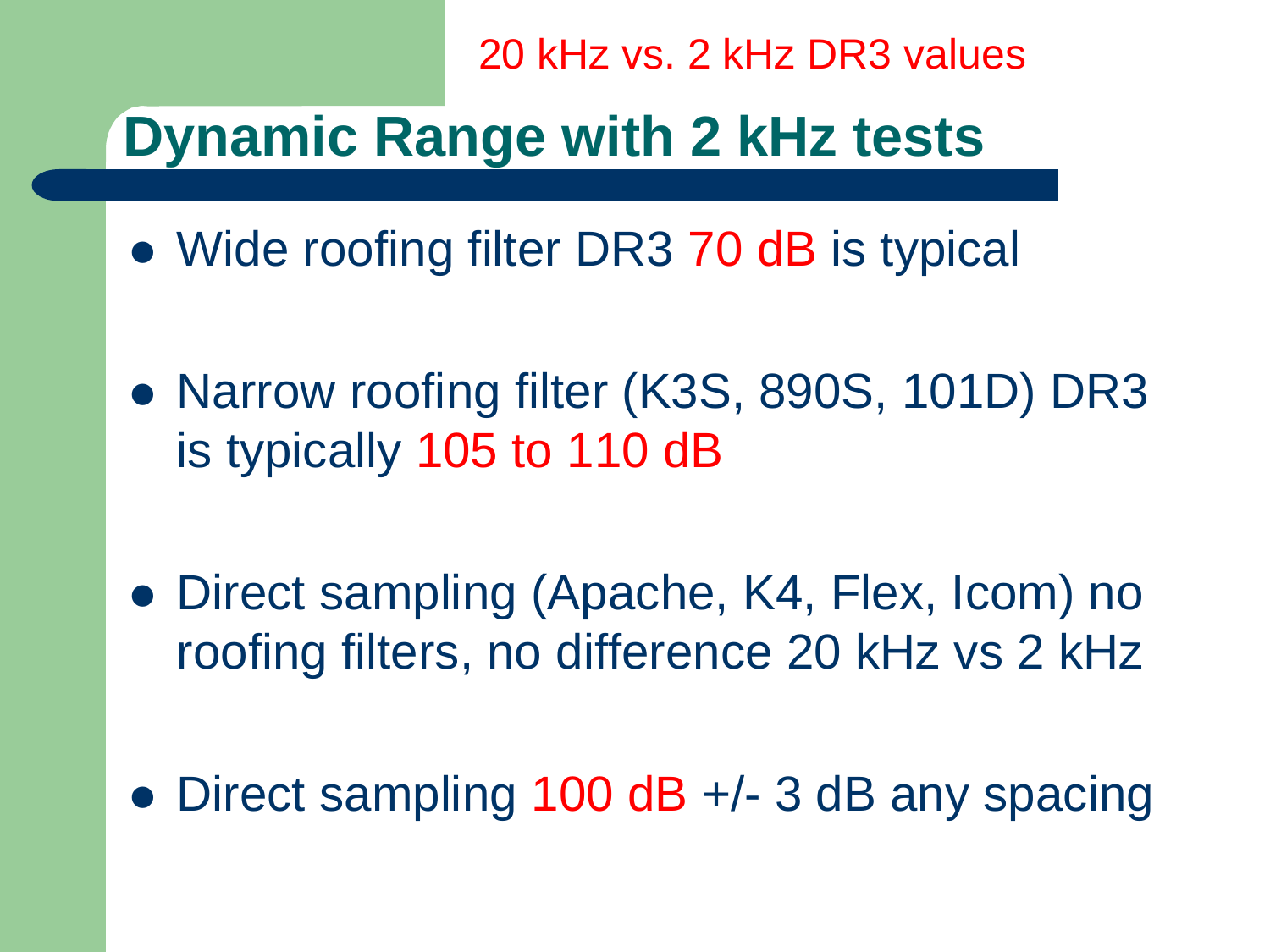# **Superhet roofing filter advantage**

- Big signals, line of sight, S9+70 to 85 dB superhet with a roofing filter has a Blocking or overload advantage
- This assumes the other transmitter is clean!
- K3s 150 dB blocking value likely can't be realized
- Direct sampling ADC overload from 116 dB to 130 dB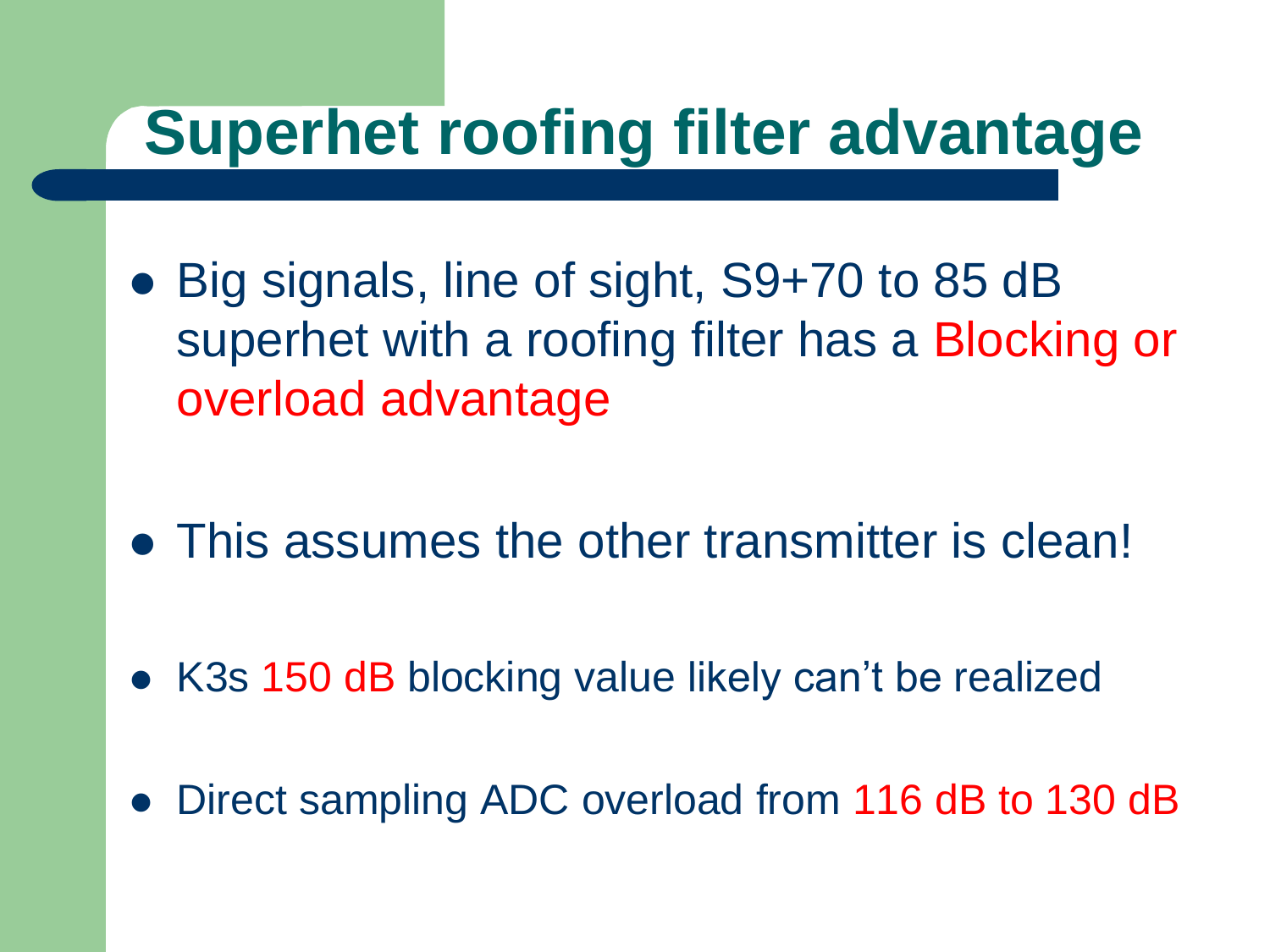#### Close-in 2-kHz Test @ 500 Hz BW

#### **Dynamic Range of Top 22 HF Transceivers**

| Yaesu FTdx-101D            | 110dB  |
|----------------------------|--------|
| Yaesu FTdx10               | 107dB  |
| <b>Elecraft K3S</b>        | 106 dB |
| <b>Icom 7851</b>           | 105dB  |
| Kenwood TS-890S            | 105 dB |
| <b>Hilberling PT-8000A</b> | 105 dB |
| <b>Elecraft KX3</b>        | 104 dB |
| Apache 7000DLE             | 103 dB |
| <b>Elecraft K4</b>         | 101 dB |
| Yaesu FTdx-5000D           | 101 dB |
| <b>Flex 6400</b>           | 100 dB |
| <b>Flex 6600</b>           | 99 dB  |
| Flex 6700 (2017)           | 99 dB  |
| <b>Icom 7610</b>           | 98 dB  |
| <b>Icom 7300</b>           | 97 dB  |
| <b>Flex 5000</b>           | 96 dB  |
| <b>Ten-Tec Orion II</b>    | 95 dB  |
| <b>Ten-Tec Orion I</b>     | 93 dB  |
| Kenwood TS-590SG           | 92 dB  |
| <b>Ten-Tec Eagle</b>       | 90 dB  |
| <b>Flex 6300</b>           | 89 dB  |
| Icom 705                   | 88 dB  |
|                            |        |

| You can effectively work DX and Contests |
|------------------------------------------|
| with any of these fine transceivers.     |

New price range \$1000 to \$12,000+

Used market price even lower

```
(16 dB preamp ON)
(Preamp OFF)
```

```
(IP+ ON)
```

```
I(P+ ON, S/N around 10,000 and up)
```

```
(No IP+ ADC linearization)
I have run contests with 17 of the 22
N2IC uses two TS-590 models in SO2R.
```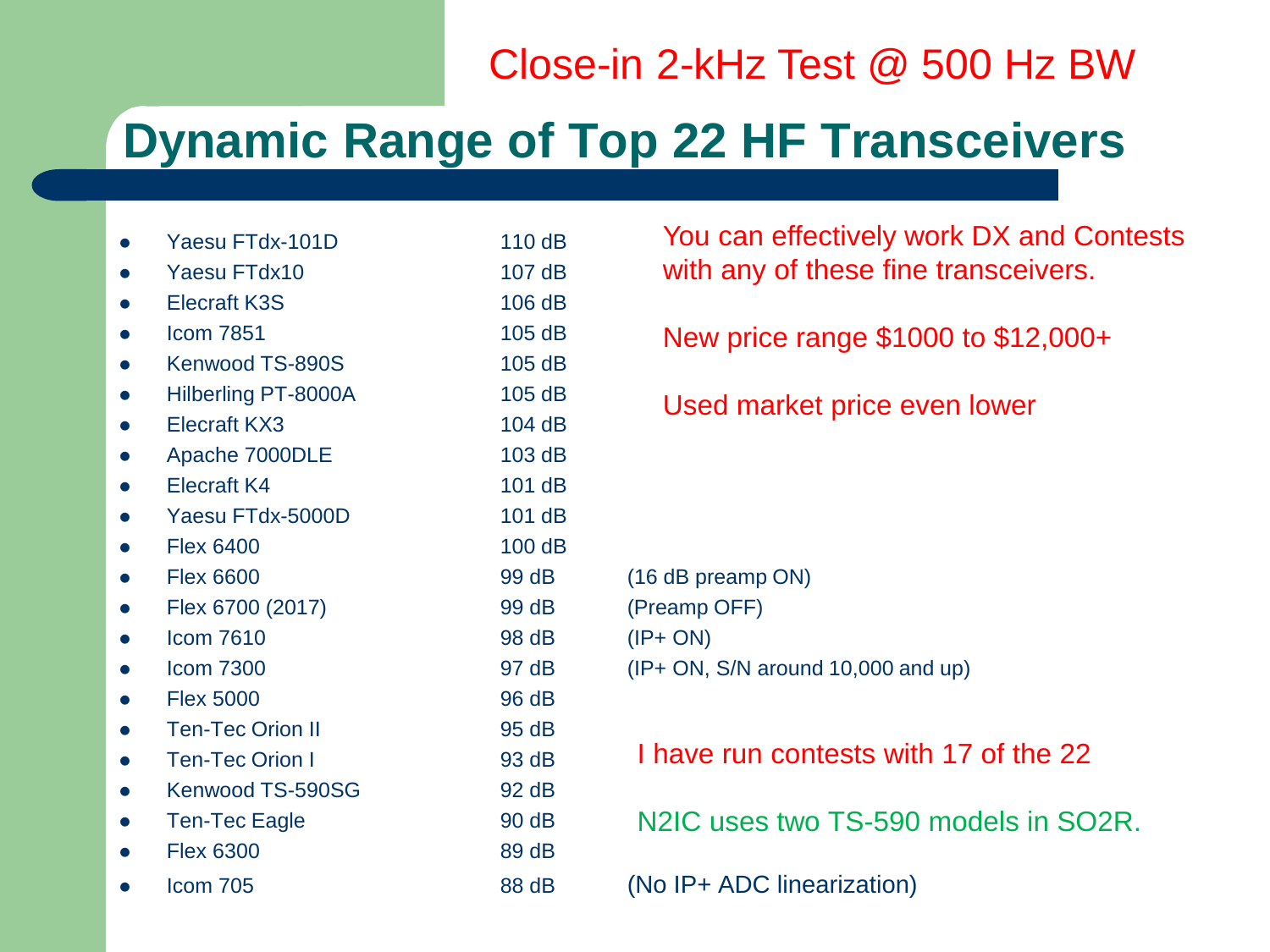### **Possible concerns for Direct Sampling**

- Field Day or a ham 1 mile away
- Front-end L/C filter is often a half octave filter, 11 to 15 MHz for the Icom 7300 or 7610.
- A tracking pre-selector can help reduce out-of-ham band commercial signals.
- Available from Icom and Yaesu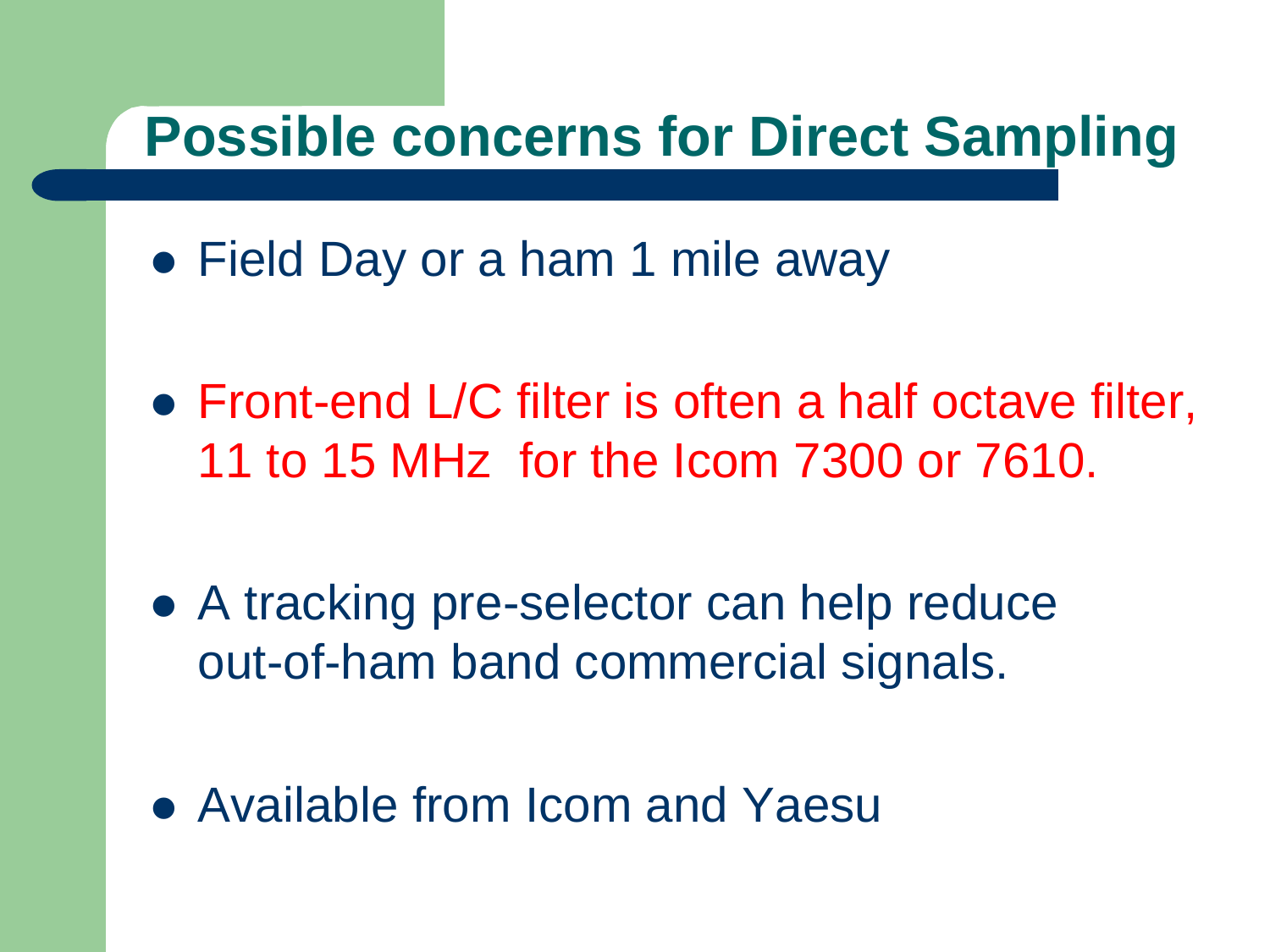# **A quick comment on Key Clicks !**

- Check your menu for Rise Time selection.
- You can turn ON key clicks inadvertently on Kenwood and Icom rigs.
- Please pick 6ms or 8ms setting.
- Rise time hard coded on Flex and Elecraft
- Yaesu menu no selection faster than 4ms
- Often the actual value is faster than displayed in the menu.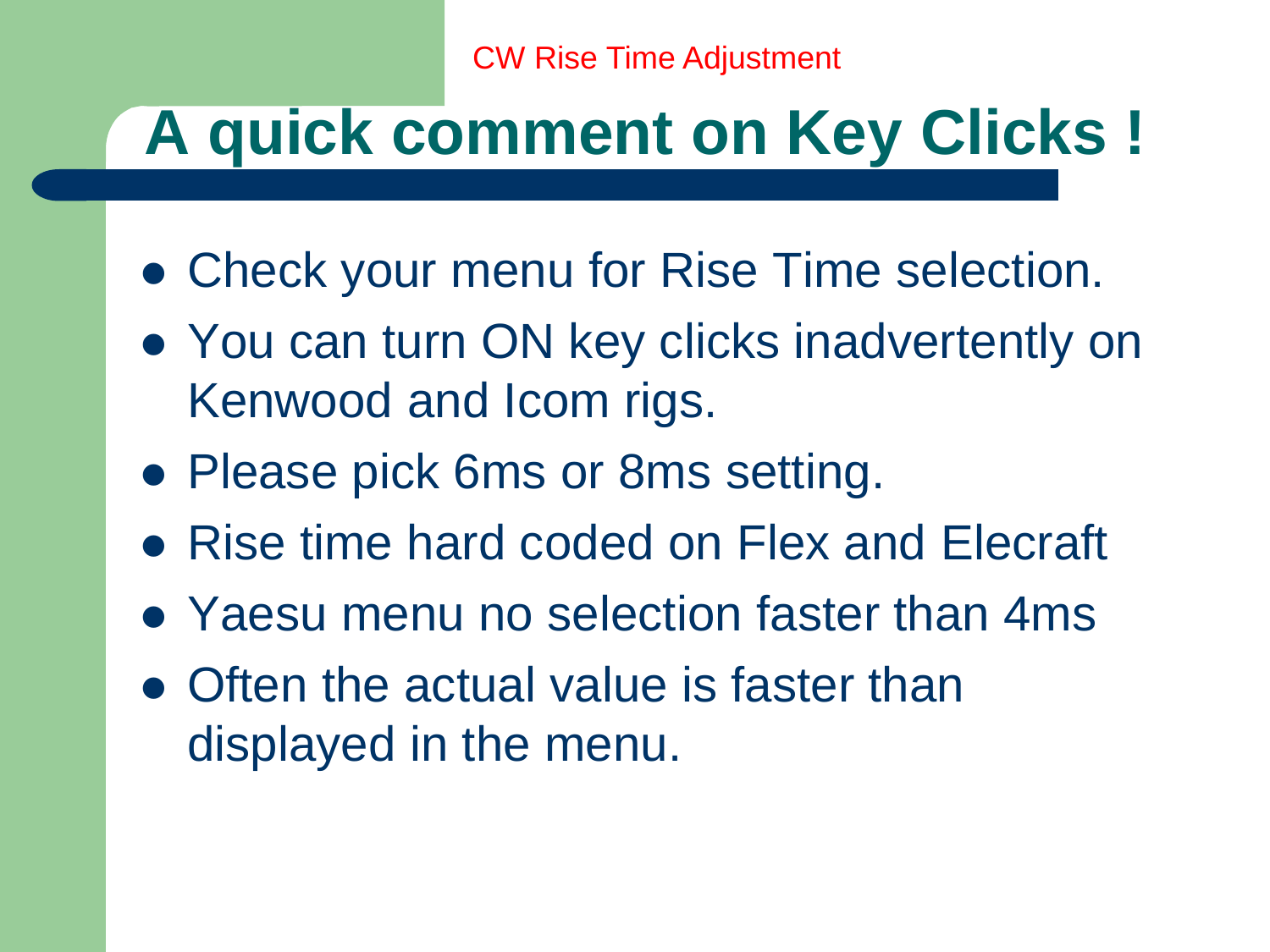You can select 1 or 2 ms on some rigs !

#### **Spectrum of CW Signal on HP 3585A Analyzer**

#### Comparison of 1 msec vs 6 msec rise time



1 or 2 ms should be labeled "Turn Key Clicks ON"

Data from TS-890S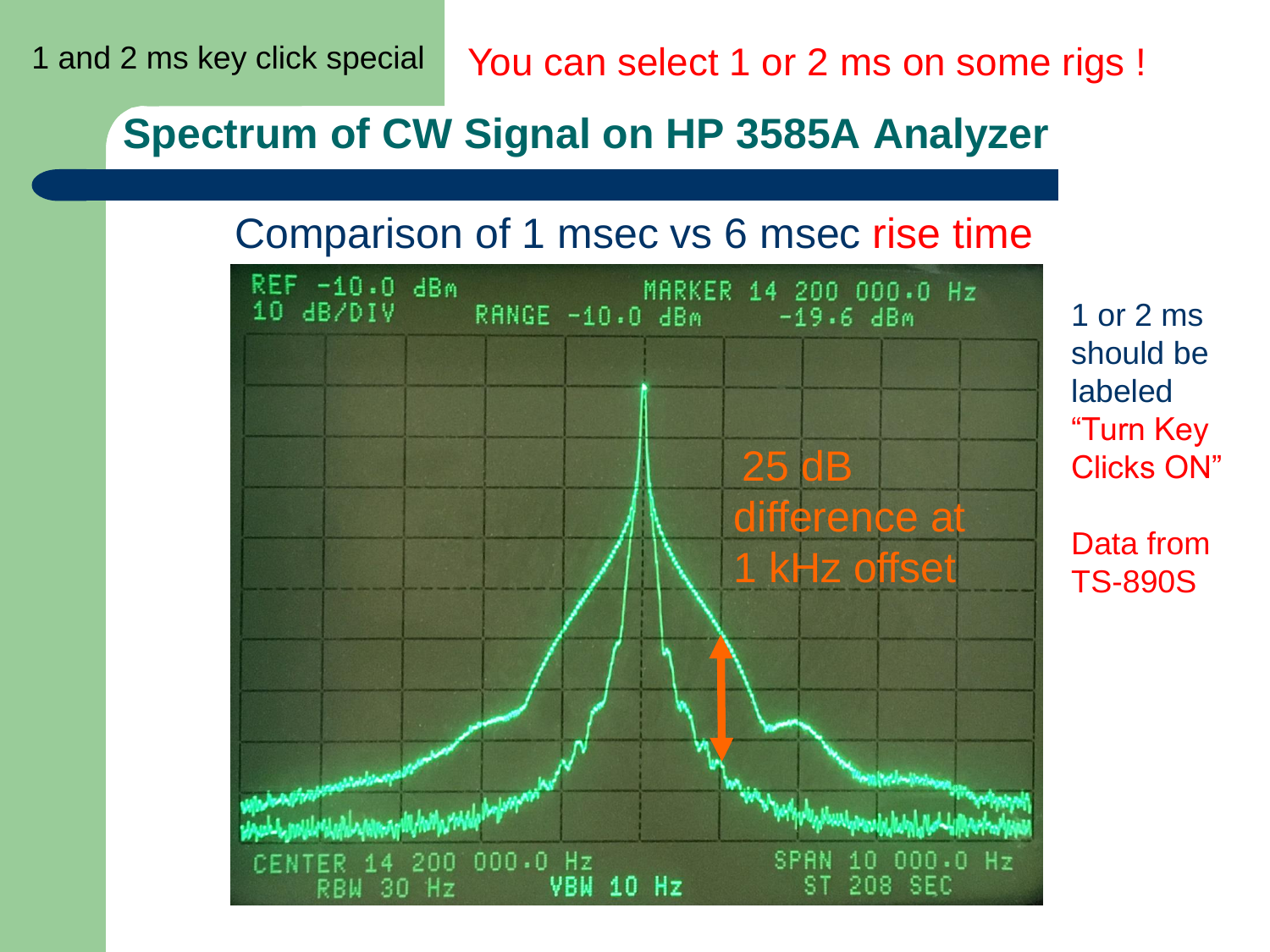This screen capture is in the time domain

# **Leading edge of "dit" 3 & 10 msec**

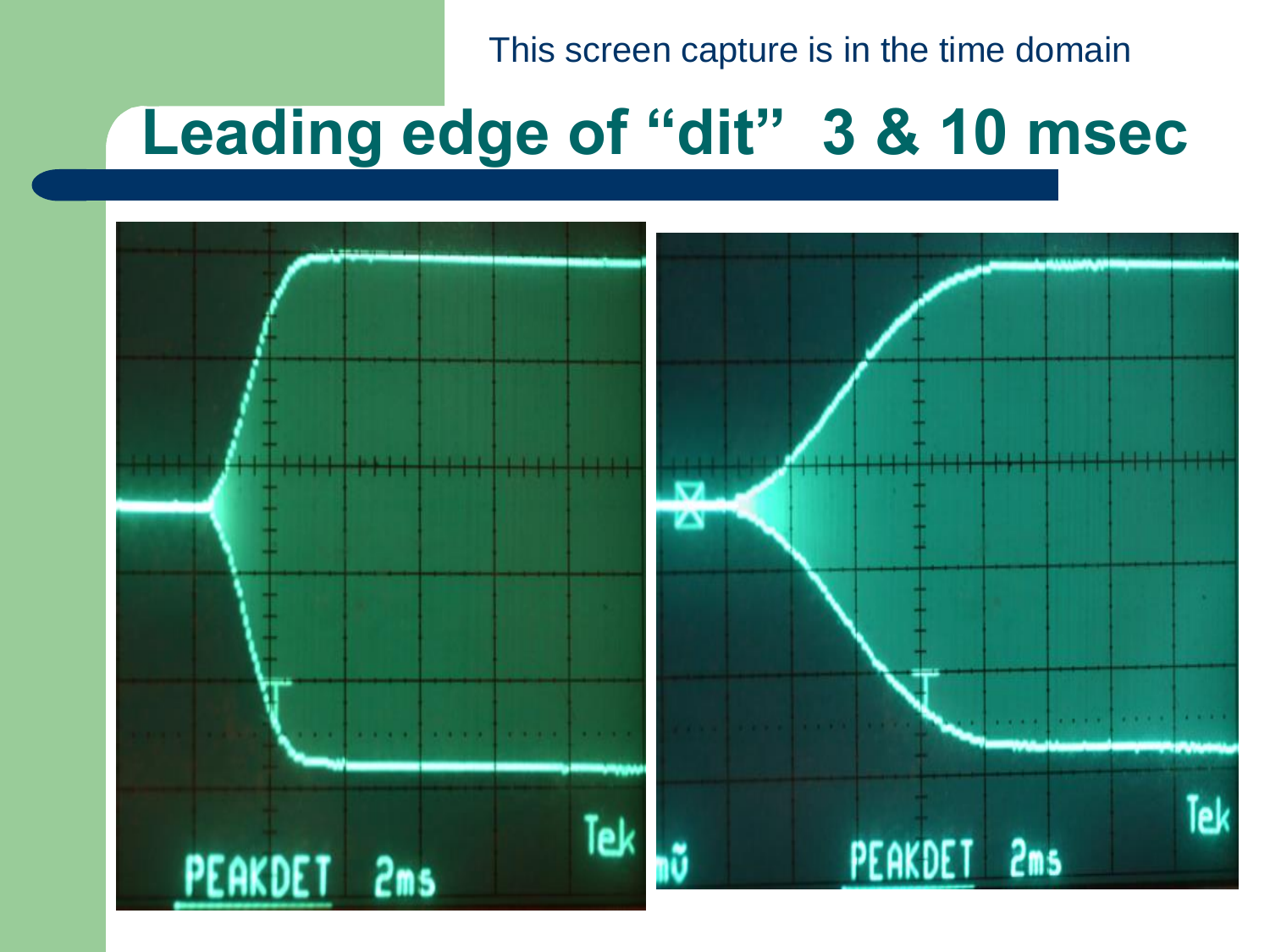101D/MP not operated in a contest at NC0B

# **Rig Price Comparisons**

| <b>Model</b><br>$\bullet$        | <b>Price</b>            | New 2020 / 2021        |
|----------------------------------|-------------------------|------------------------|
| <b>Elecraft K4D</b><br>$\bullet$ | \$5950 (tuner included) | Yes                    |
| <b>Yaesu FTdx10</b>              | \$1400                  | Yes                    |
| Icom IC-705<br>$\bullet$         | \$1350                  | Yes                    |
| <b>Icom IC-7610</b>              | \$3200                  | For comparison         |
| <b>FTdx-101D</b>                 | \$3150                  | Prices as of 4/13/2022 |
| FTdx-101MP                       | \$4200                  |                        |
| <b>TS-890S</b><br>$\bullet$      | \$4080                  |                        |
| <b>Flex 6600</b>                 | \$4400                  |                        |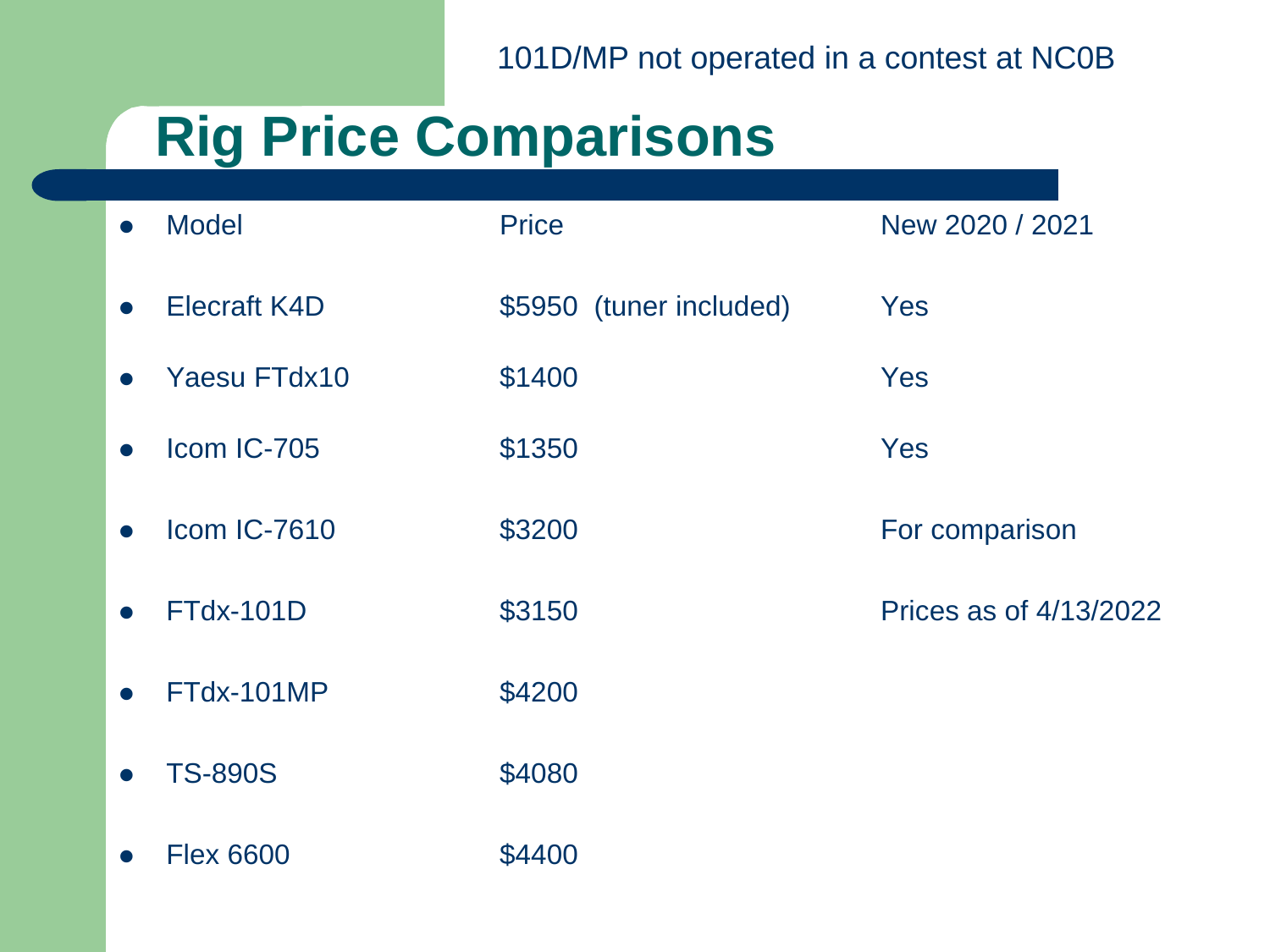K4HD timeframe & cost unknown

### **Data in 2021 on the new K4 !**

- K4 Performance: Dynamic Range (DR3) 101 dB
- One receiver (no Sub receiver)
- Can be on 2 bands at once with L/C input filtering limitations.
- (Front end goes broadband, plus TX LPF in the circuit all the time)
- An Elecraft K4D is similar to an Icom IC-7610 in that it has:
- 2 independent receivers Main & Sub
- Independent L/C front-end filters but with TX LPF in the circuit if a common antenna is selected for both Main and Sub receivers. (A coax jumper cable from RX out to RX in is required)
- Weeks of testing at NC0B and N0QO resulted in finding many firmware bugs: AGC, CW timing, RX audio, TX audio, etc.
- Elecraft has been updating FW to address these issues.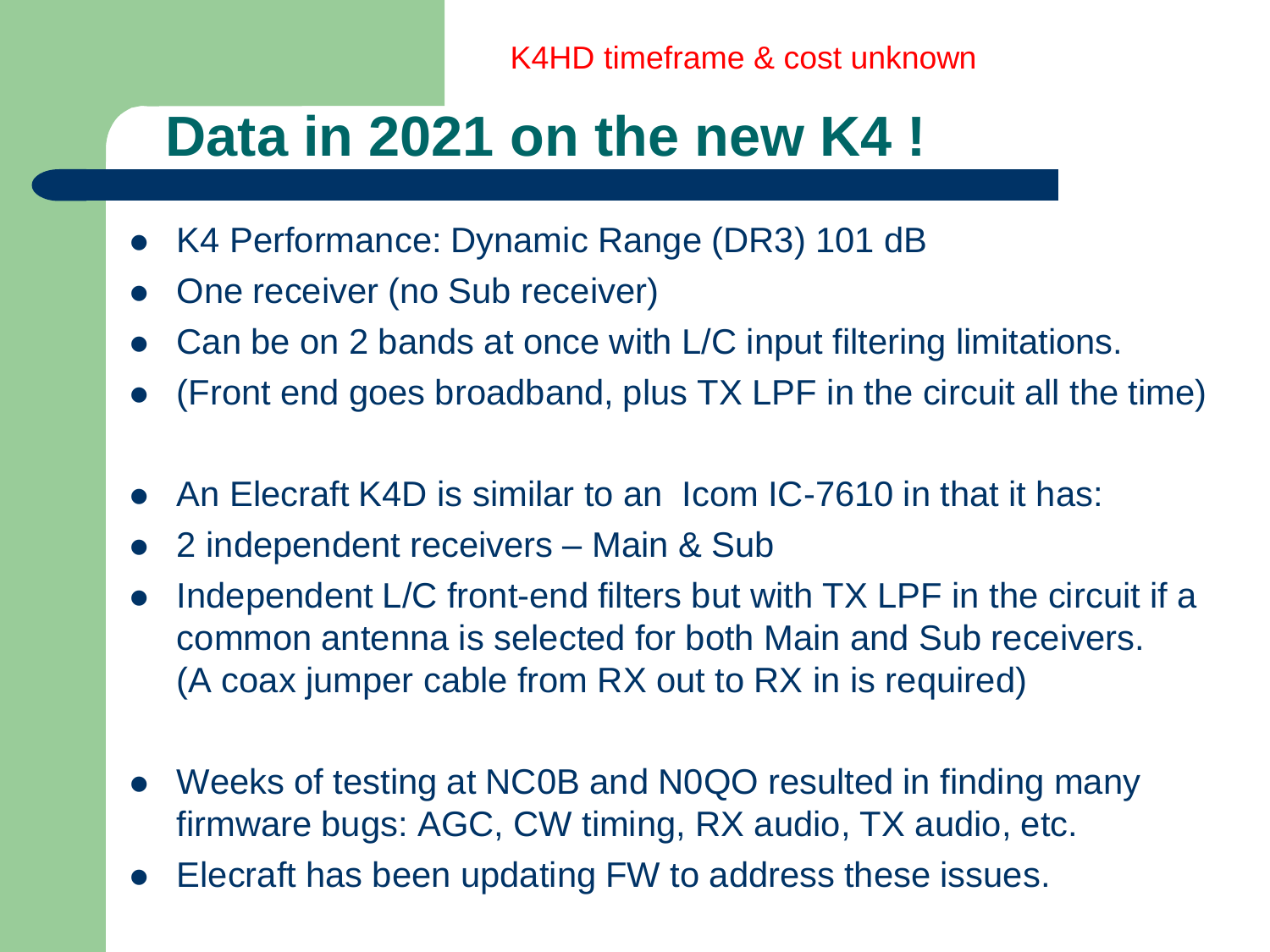# **The challenge for K4 development**

- Kenwood and Yaesu are still superhet.
- Direct sampling history:
- Apache 100D: 9 years ago, including PureSignal
- Flex 6700: 7 years ago
- Icom 7300: 6 years ago
- Icom 7610: 5 years ago
- Elecraft K4: shipped 15 months ago
- R30 Beta shipped May 16, 2022
- Wayne seeking additional K4 field testers May 18<sup>th</sup> due to bugs not observed before R30 Beta release.
- Wayne: Regression testing may be tedious.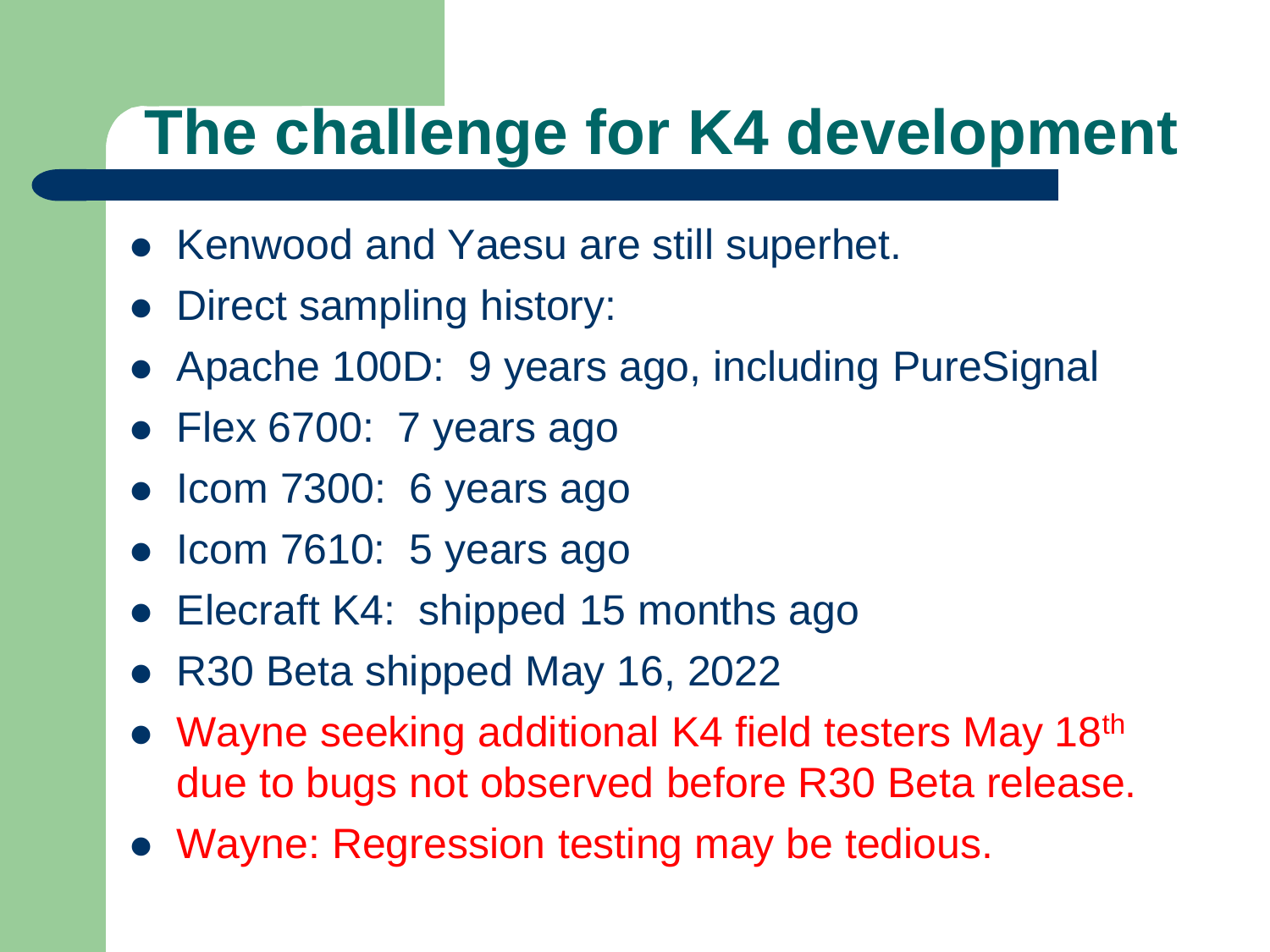#### **Firmware release history 2021 – May 2022**

- Firmware R15 shipped around February 2021
- Firmware R17 lab tested May & June 2021
- Firmware Release R26 used for December contests
- Inadequate audio gain corrected with R28
- SSB TX EQ corrected R28
- Speech processor improved w/ R29 late March 2022
- CW DSP update R29 released late March 2022
- R29 Beta pulled in April
- R30 Beta has several issues as noted.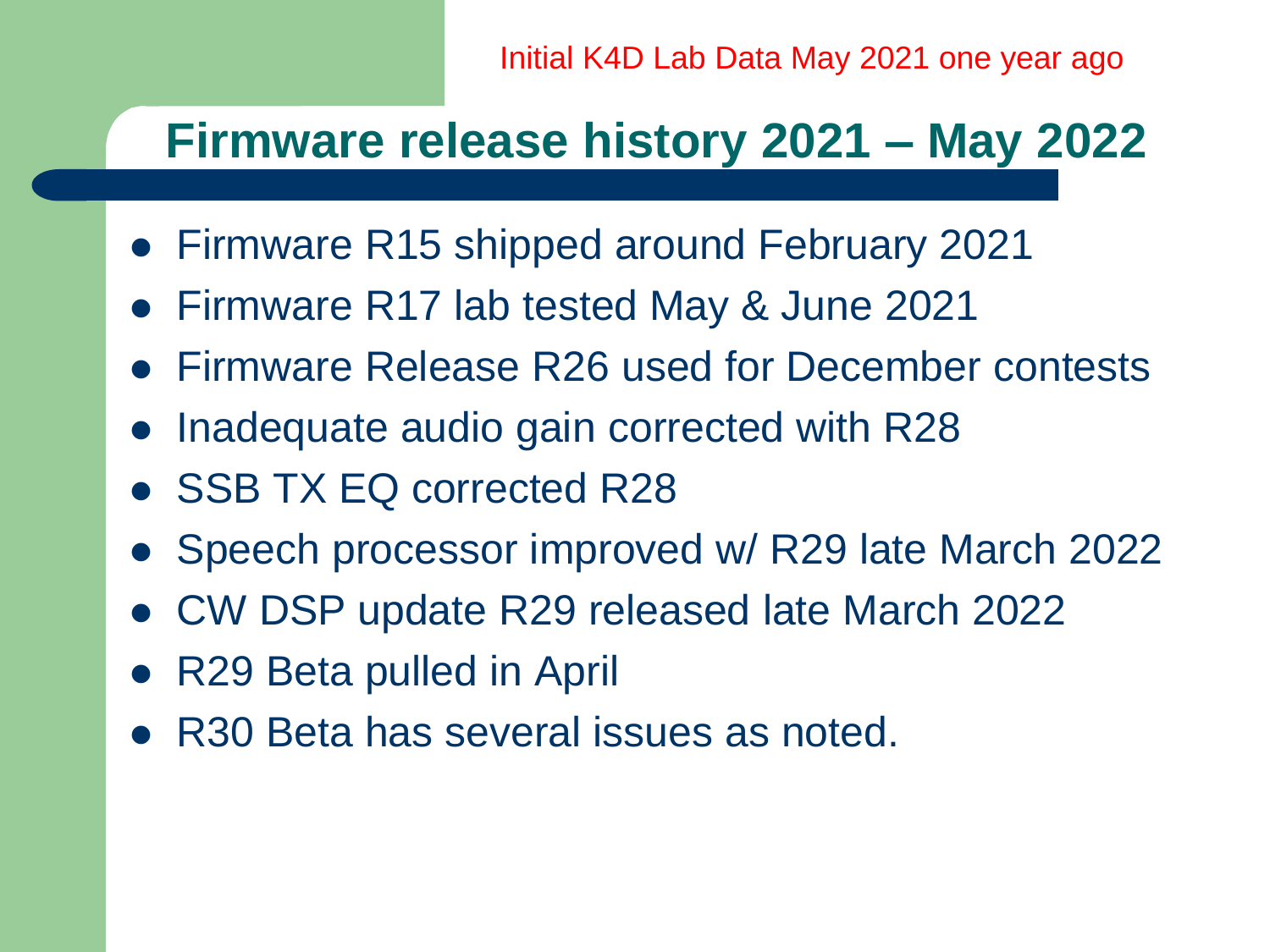ARRL 160m CW selectivity observations

# **CW comparisons K4D & IC-7610**

#### **Measured Bandwidth/Attenuation**

|       | KD4            | <b>IC-7610</b> |
|-------|----------------|----------------|
| Attn. | Filter: 100 Hz | Filter: 150 Hz |
| dB    | BW (Hz)        | BW (Hz)        |
| -6    | 180            | 160            |
| $-20$ | 300            | 185            |
| -40   | 410            | 210            |
| -60   | 475            | 240            |

After I posted these results, four operators said they noticed the same thing during the previous week's CQWW CW.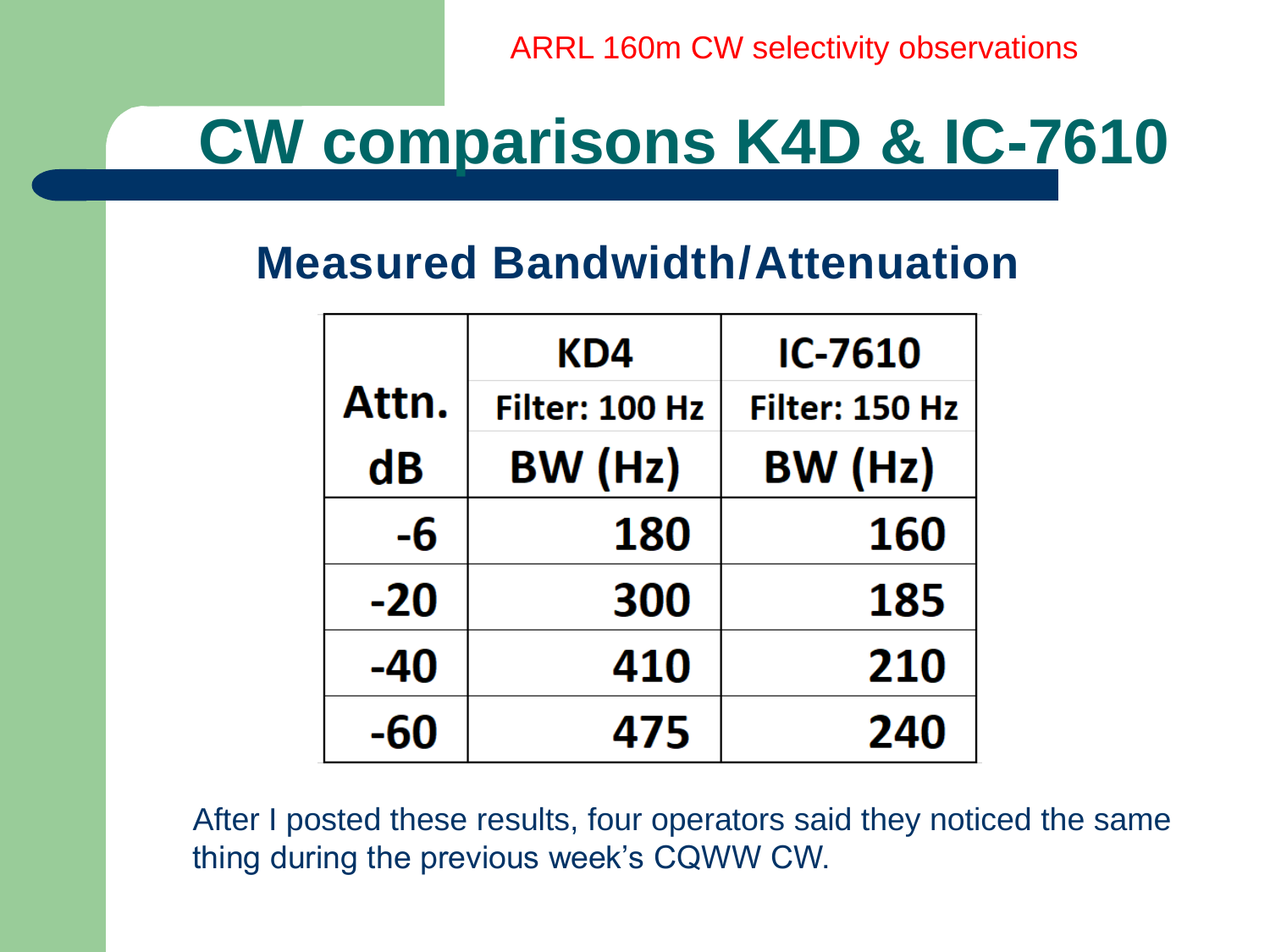# **Contests operated with K4D 2021**

- ARRL 160m CW (2021)
- ARRL 10m CW & SSB (2021)
- 160m 110 Qs, 44 mults operating + testing
- 10m 402 Qs, 60 mults, no stops for testing
- AGC, inadequate selectivity and low audio gain were the biggest issues for me.
- I found a mouse is very helpful.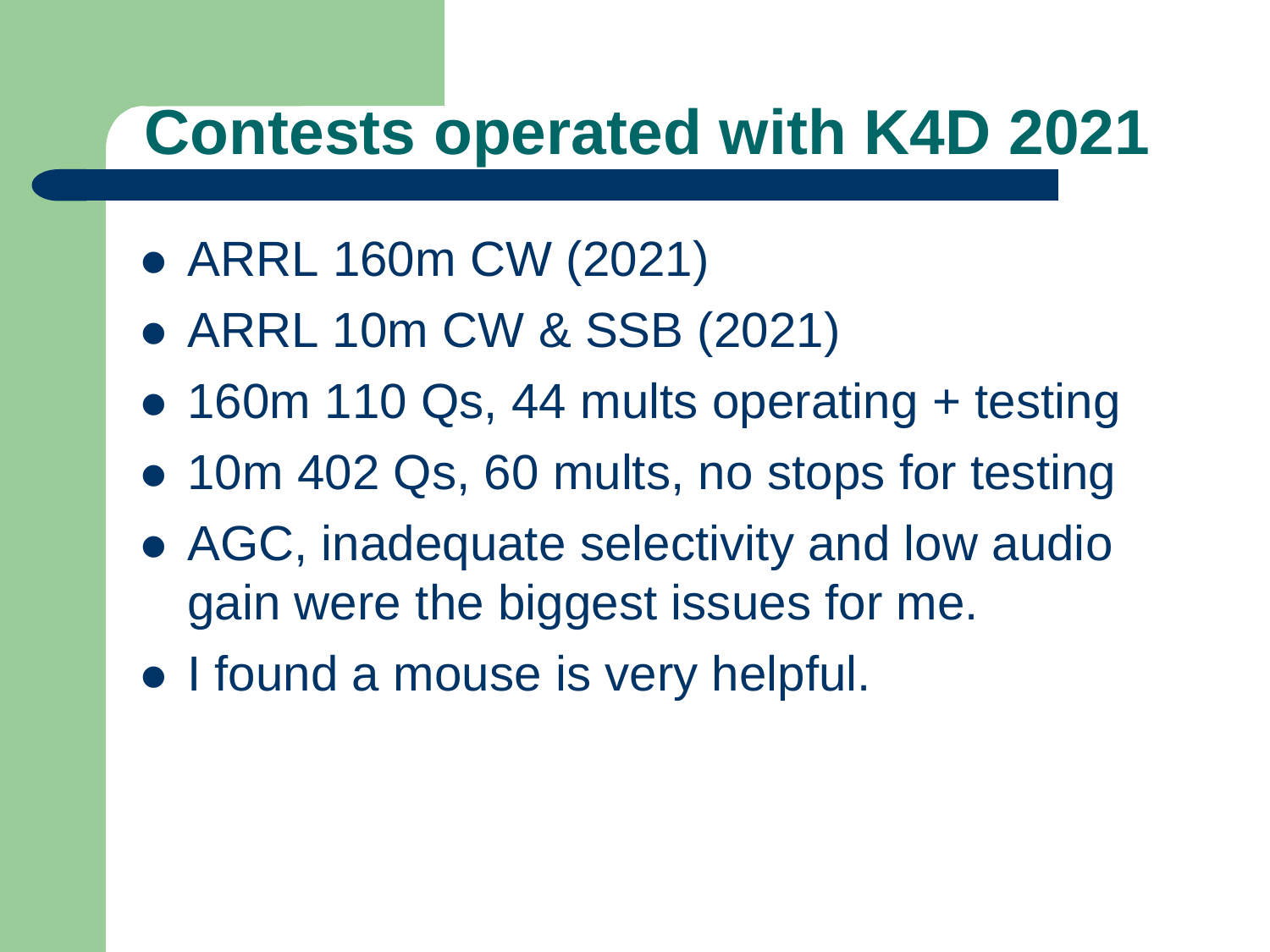#### **Comments on the FTdx10**

- Lab numbers almost at FTdx-101D/MP level
- Ergonomics & UI seem clumsy to me.
- April & May 2021 firmware were major updates.
- Key clicks are no longer a problem.
- All 3D waterfall history goes away the instant you transmit in any mode. Useless !
- 2D waterfall now ok with firmware update.
- However, waterfall runs too fast, 10 seconds.
- The 101D & MP have this same 3D limitation.
- December 2021 FW improved User Interface.
- April 2022 FW update fixed a minor bug.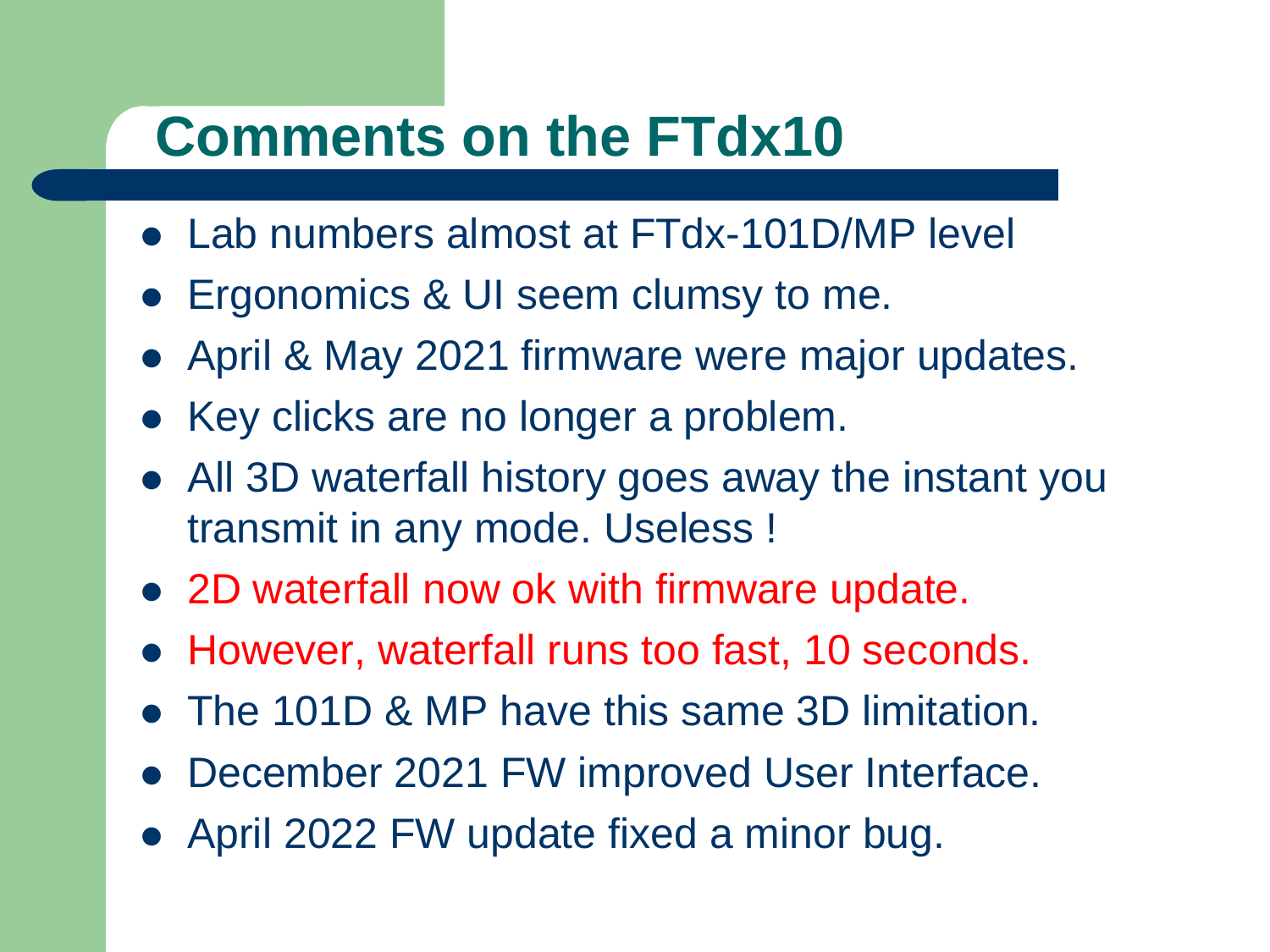### **Contest operated with FTdx10**

- CQ WW 160m CW (2021)
- 212 Qs, S&P, 3 JAs, 45 sections
- 7+ hours on the air, limited weekend "on time"
- Selectivity and APF worked very well.
- Ergonomics & User Interface aside, it is an excellent performer at a low price.
- Jumpy band scope needs averaging.
- A mouse is helpful due to small buttons.
- Noisy T/R relay, slow noisy tuner relays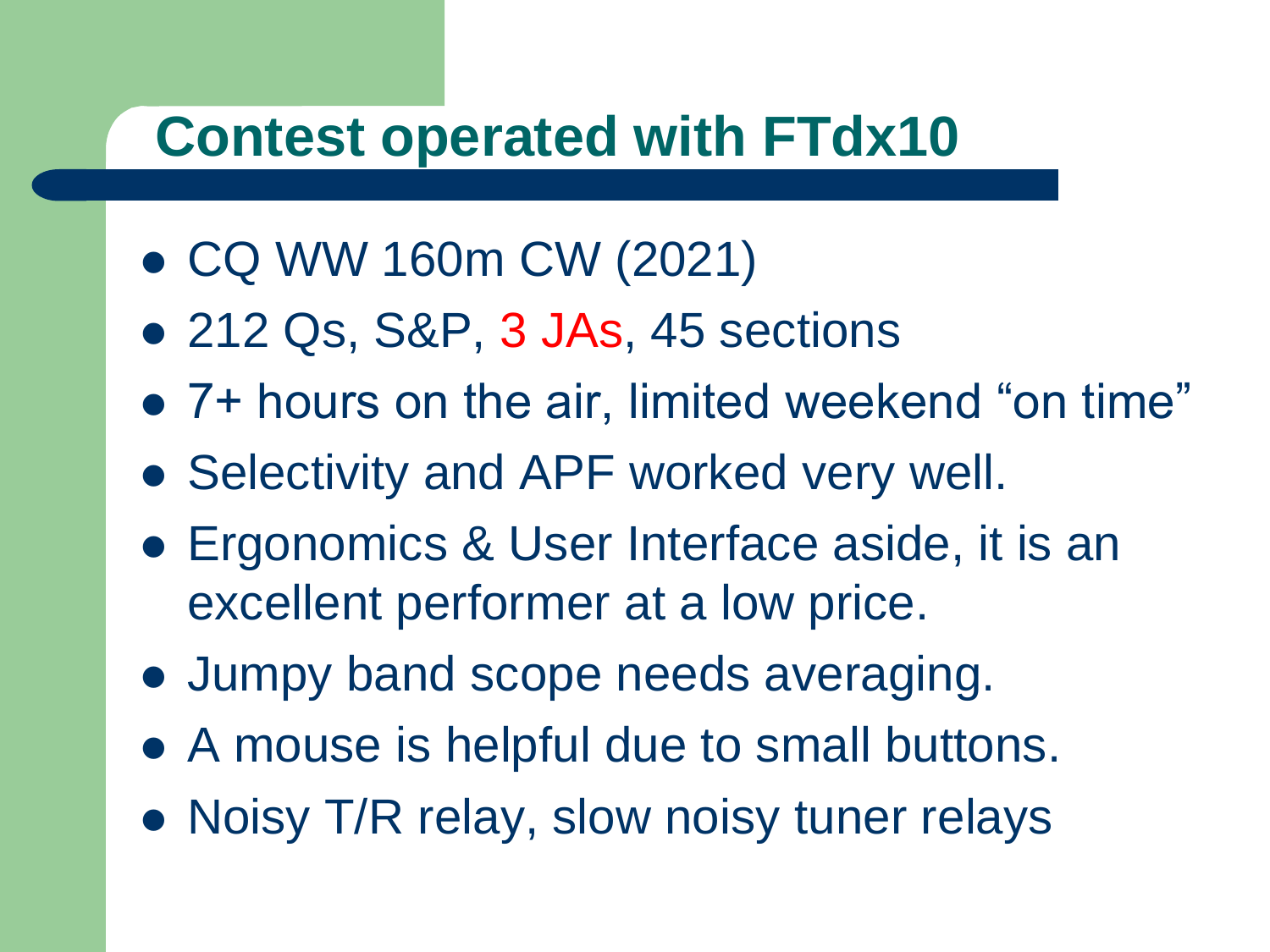## **Comments on the IC-705**

- $\bullet$  160m 70cm, lab numbers = 7300 IP+ OFF
- IP+ (dither) helps lab numbers.
- Hard to tell on the air whether IP+ makes a difference.
- May be significant 10m near sun spot maximum.
- For HF, operates just like an IC-7300
- Lots of VHF features
- Excellent ergonomics and scope display
- Common user interface for all the Icom direct sampling transceivers: 7300, 7610, 9700 & now the 705
- Great new scrolling feature for these four Icom rigs.
- R8600 receiver also similar user interface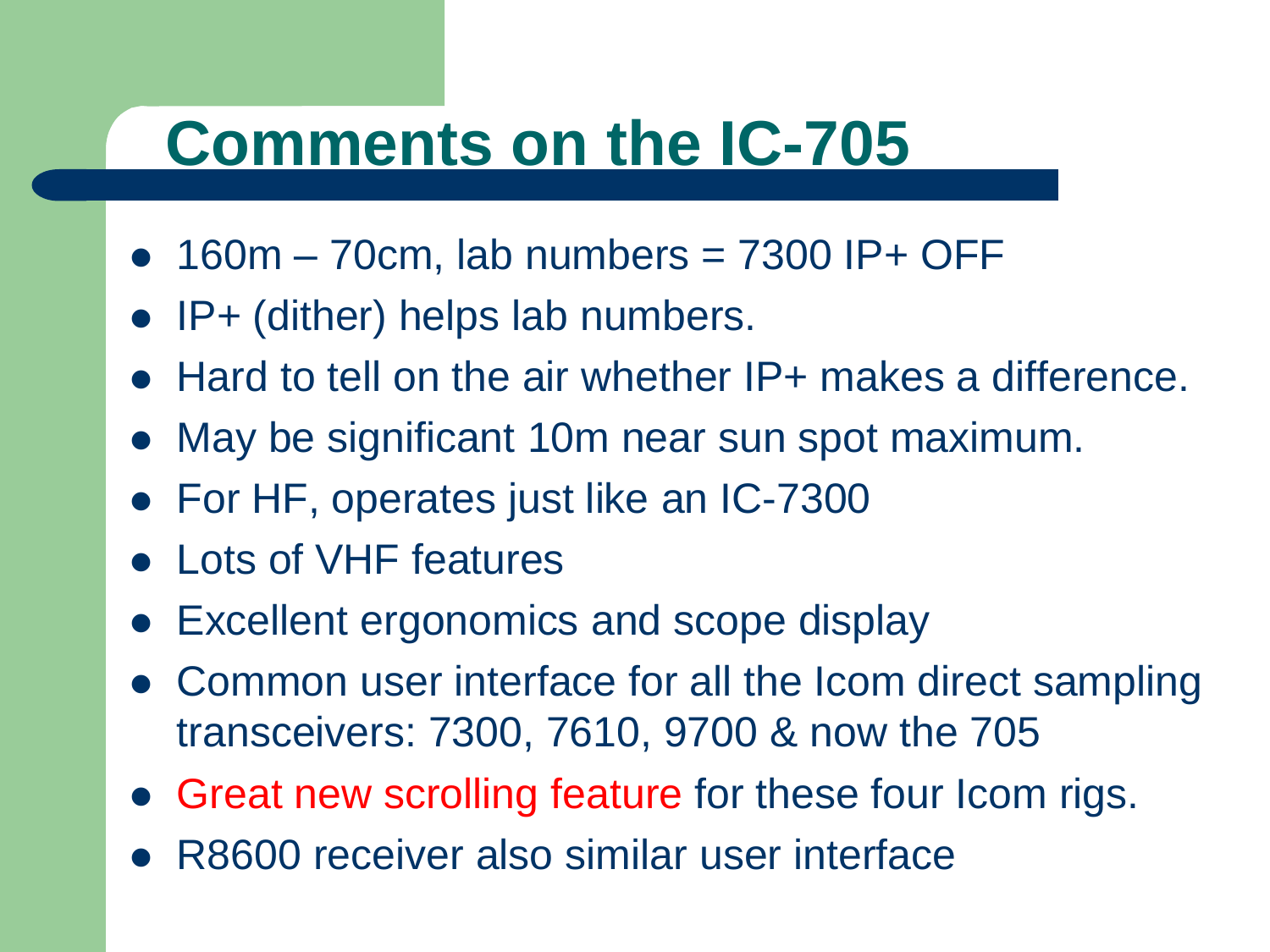#### **Contests operated with the Icom 705**

- IC-705 Note: I wasn't running QRP.
- Sweepstakes, 100 Qs just for fun
- ARRL 160m CW, 392 contacts, S&P only, 2 JA Qs, 80 sections, 16+ hours on air
- ARRL 10m CW and SSB, sensitivity fine Lack of a headset with VOX an issue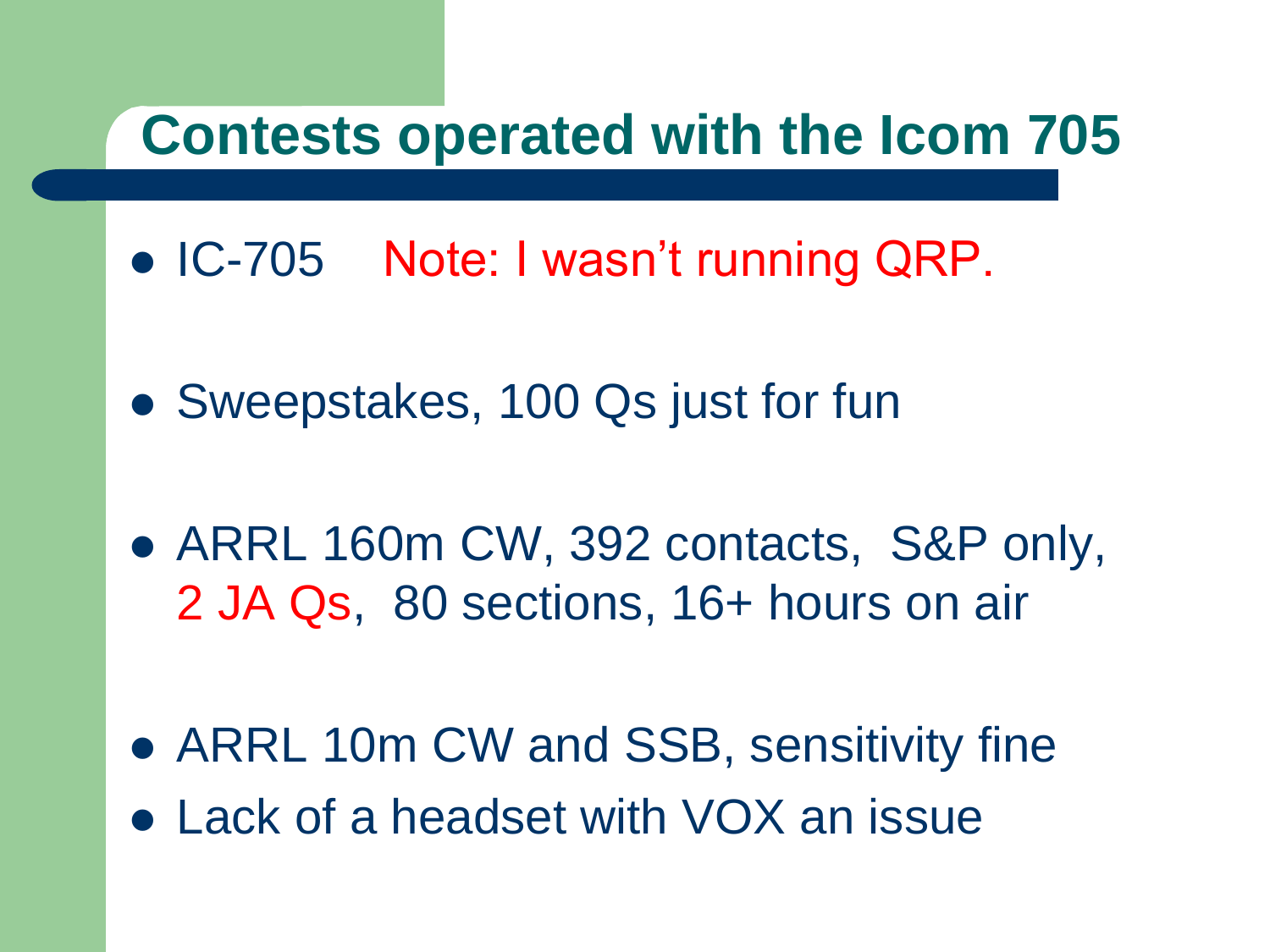#### **Comments on the IC-7610**

- CW & SSB Selectivity excellent
- Easy to adjust filter bandwidth default values
- Good adjustable APF
- Easily adjustable AGC decay speeds
- Silent T/R switching & amp key line
- Flaky Drive Gain adjustment varies by band
- $\bullet$  On S meter scale, ALC = 5 a good value.
- Need \$300 RC-28 for easy Sub RX tuning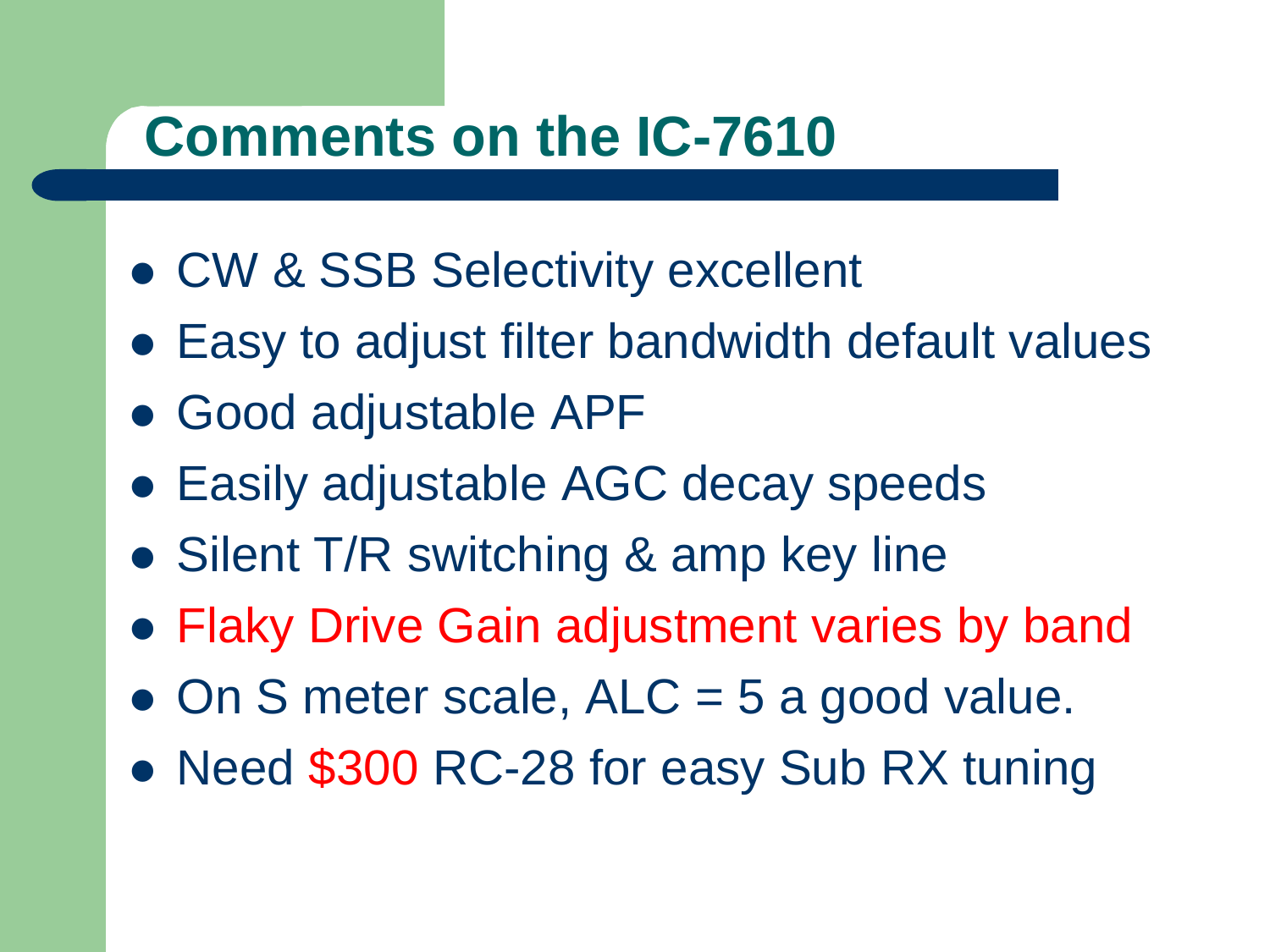### **Recent contests operated with IC-7610**

- A/B comparisons with K4D
- December 2021 ARRL 160m (Lots of QRM)
- ARRL 10m CW & SSB (Weak Signals)
- It is hard to evaluate a new rig (K4D) without instant access to another reference radio.
- I always have access to a reference radio since I have three operating positions.
- (Not implying reference radio is perfect!)
- If something seems odd, make A/B comparison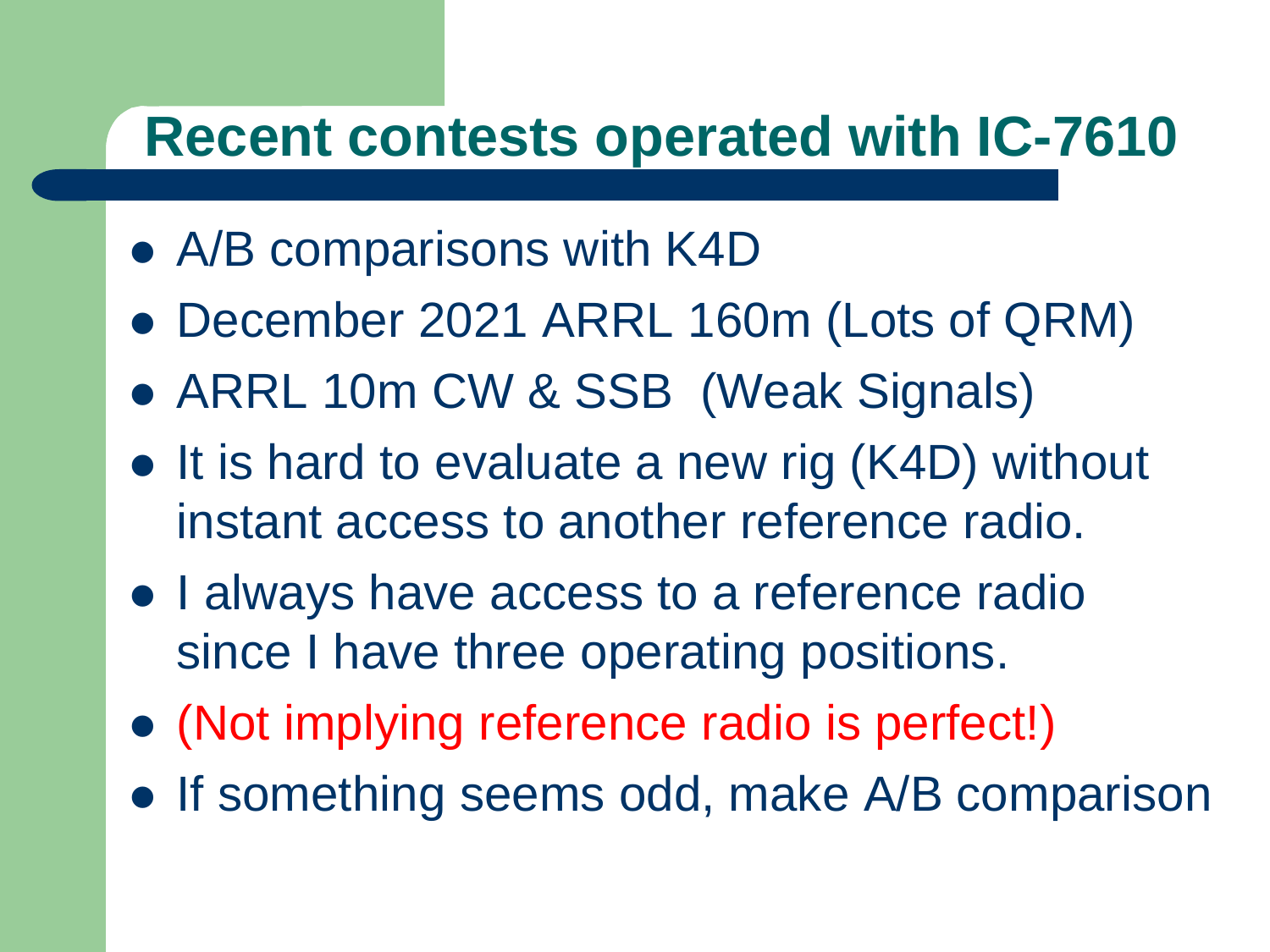Don't select a new radio on one number !

### **Important factors to consider**

- Operator fatigue is made worse by poor receive audio and poor AGC performance.
- Bad ergonomics slows you down in a contest.
- Is speech processor adequate?
- NB and NR very important for urban QTHs.
- Is firmware regularly updated?
- Is warranty service done well and quickly?
- Is the radio supported with parts and service after it is out of production?
- Bottom Line: Do you enjoy using your radio?